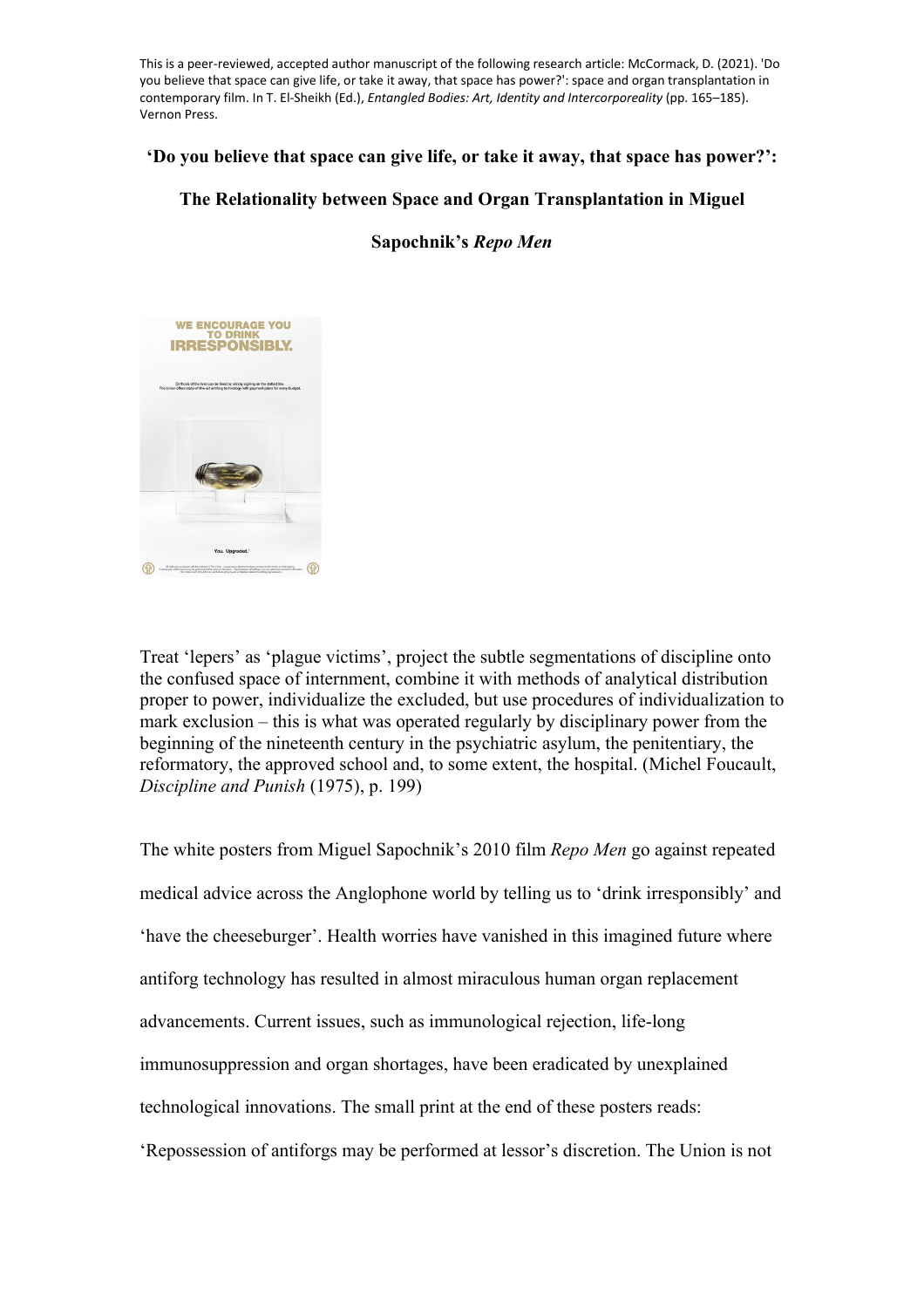at fault for any and all resulting injuries or fatalities related to antiforg repossession.' The utopian solution to the so-called problems of organ transplantation are framed from the start of the film by the repo man Remy – played by Jude Law – slicing into a still breathing man to retrieve a mechanical liver for which this soon-to-be-dead man (because he is killed by Remy as a result of the liver removal) has not kept up the necessary payments. As Remy turns on Rosemary Clooney's 1960 version of *Sway*, the audience witnesses the gruesome reality of this upbeat, utopian-eqsue world: failing to keep up the payments will result in a painful death where one's organs, or more accurately what is the technological property of the Union, are torn out and returned to their rightful owner.

The film *Repo Men* imagines a future where health care is the practice of enhancing human capabilities and extending human life wherever possible. Yet in this society it is legal to murder anyone who fails to keep up their monthly payments. The focus of this article is therefore the relationship between the desire to prolong life and increased visceral surveillance, as well as how resistance might emerge when one's body parts are owned by a profit-making company. I will focus on the relationality between transplantation and space – an issue often ignored by transplant researchers – in order to address how transplantation is constituted by the very topography of the clinic and the city (where the city, in this case, is synonymous with the judicial administration). I therefore explore how transplantation is simultaneously bound by these societal laws and able to operate outside of such laws, resulting in legal exceptionalisms that are the norm.<sup>[1](#page-1-0)</sup> In the above quotation, Michel Foucault argues

<span id="page-1-0"></span> $<sup>1</sup>$  For more on how exceptions are integral to the law and may be established as illegal</sup> practices that may occur on exceptional occasions but that then become standard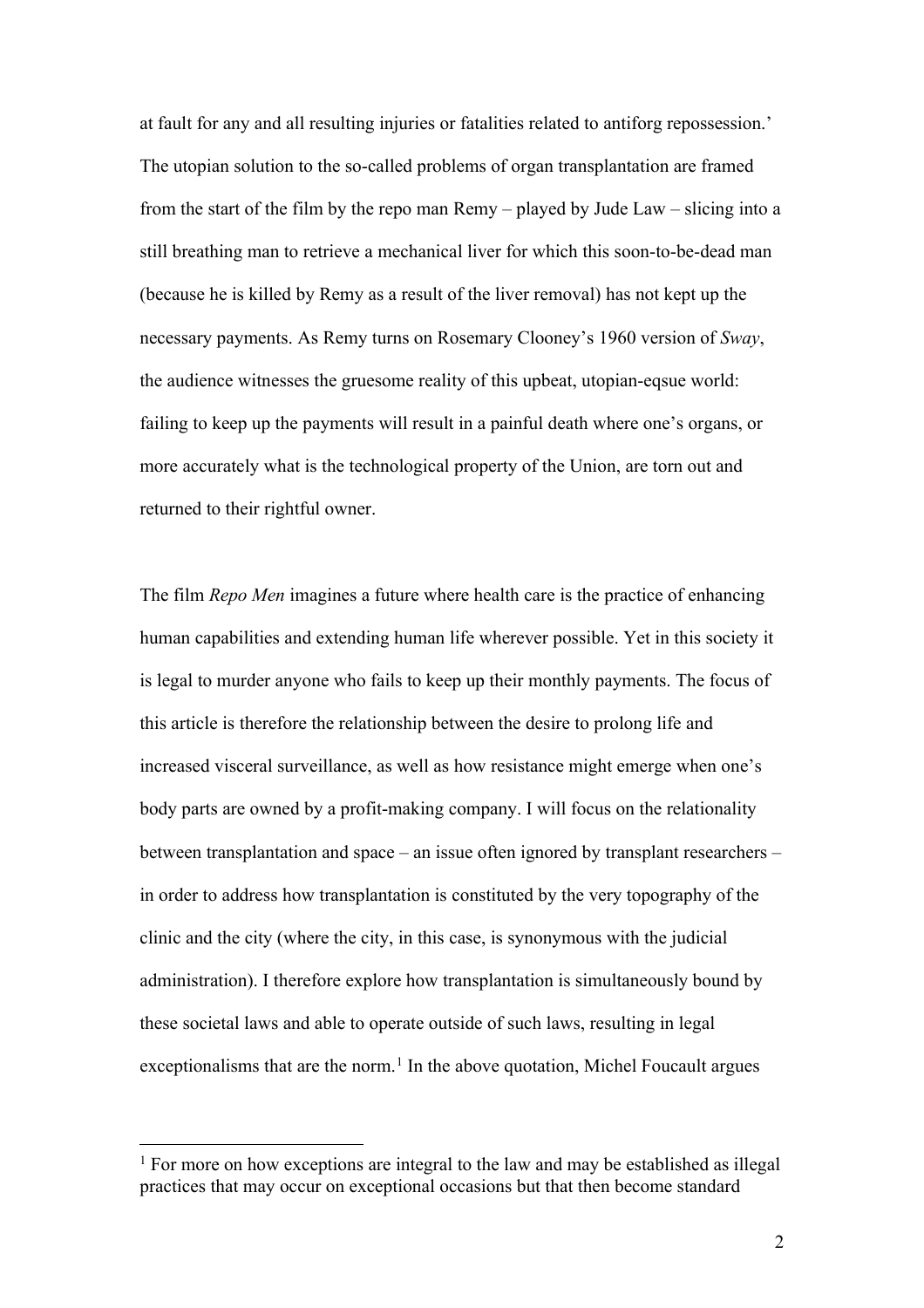that the internment of populations is constitutive of and facilitated by disciplinary labels, such as mad (the psychiatric patient in an asylum), sick (the plague victim in a hospital) or bad (the criminal in a prison). Where Foucault examines the gaze of authority, I argue that access to the intimate viscera of each individual constitutes a gaze that no longer monitors individuals as such but instead one's organs. It is this visceral gaze, which comes into being through organ transplantation, which serves as a technique to control an individual's movements. Here, mobility is surveilled and restricted for those with organs that belong to the Union, and thus confinement, restriction and persistent monitoring are revealed as central to the spatialised process of organ transplantation. Space here is defined through its discipline (for example: medicine) and is constitutive of disciplinary measures (such as internment or murder). With these relationalities in mind, I examine the ties between the clinic as presented in the film *Repo Men* – where it is indistinguishable from a futuristic, high-end insurance company – and the innovative (gory and thus violent) life-extending technologies, specifically in the form of transplantation. The reason for thinking space with transplantation is because in much fiction that concerns itself with transplantation, space is often represented as that that which facilitates violence. This could be the boarding school of Kazuo Ishiguro's *Never Let me Go* or the clinic of Ninni Holmqvist's *The Unit*, where schools and hotel-cum-hospitals are used to segregate a donor population from a recipient population. Therefore, I argue that space is not simply a background detail to how organ donation works, but rather that organ transplant practices come in to being through their relationality with space. In

practice, see Jasbir Puar's *Terrorist Assemblages* and Giorgio Agamben's *Homo Sacer*.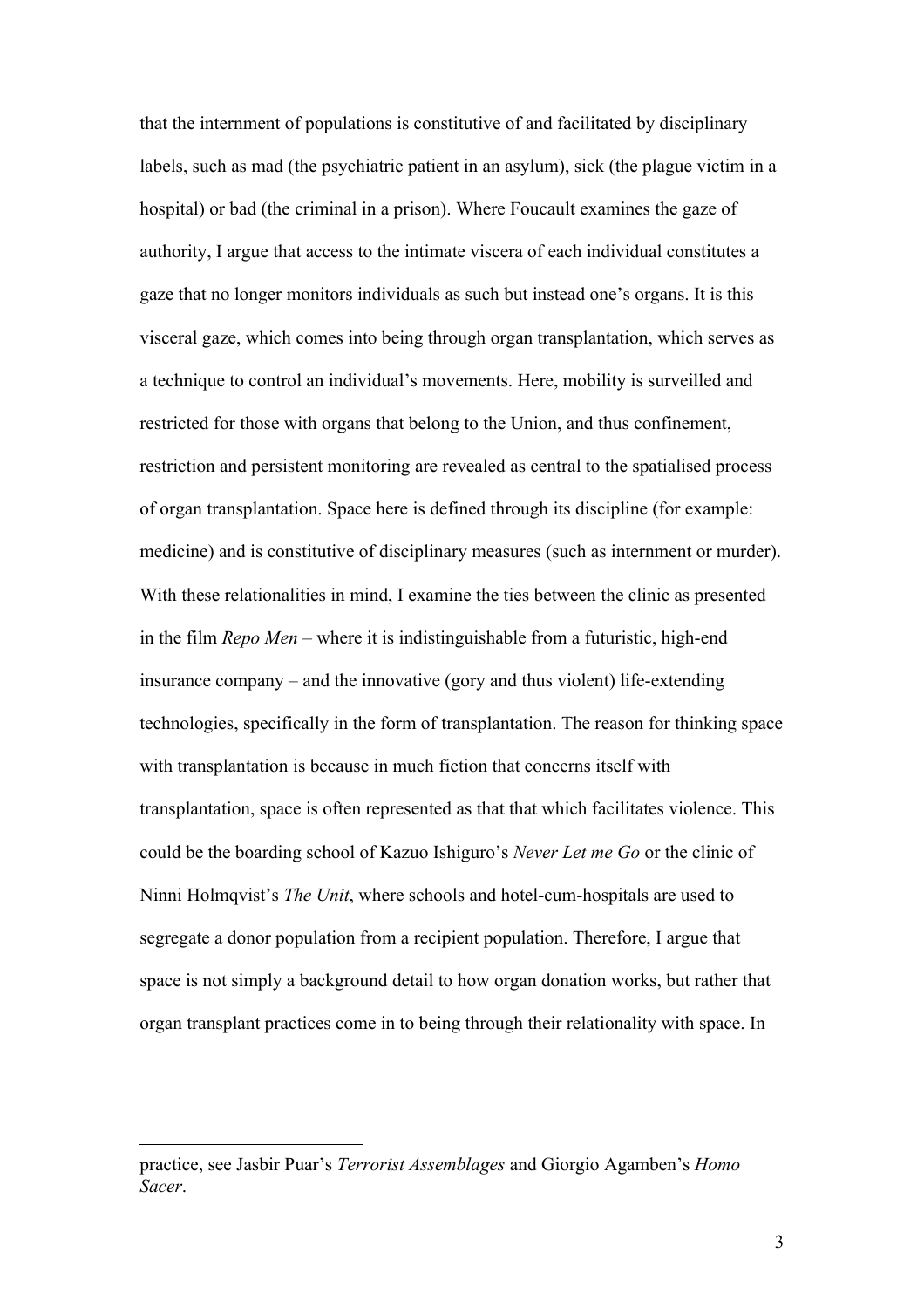this sense, space and transplantation are as constitutive of each other as the psychiatric patient and the asylum in Foucault's *Psychiatric Power*.

Much of the film *Repo Men* focuses on Remy and his partner-in-legal-crime Jake (played by Forest Whitaker) and their murder of an endless number of transplantees who have not kept up their payments to the Union. The organ retrieval process is presented through scenes involving machetes, stun guns, bloody fighting and general senseless, gory violence. The process is definitively brutal, equating organ retrieval with murder. For the Union, the company that manages the organ transplant programme, retrieving the monthly payments and thereby making a profit is the most important aspect of the process. The film sets up a clear late-capitalist logic where a company wants to make excessive profit from a health care scheme that exploits the needs of a growing and aging population, whilst also revealing that transplantees are subject to a law different from those who have never entered into a contract with the Union.

There is an abrupt break in the flow of this gore-filled plot when Jake tries to prevent Remy from leaving his job, resulting in Remy undergoing a heart transplant. From that moment on, Remy is unable to kill other transplantees, and decides to destroy the murderous system itself. A change of heart may be literally and metaphorically what is happening here, especially as the breakdown of his suburban marriage is quickly replaced by his growing love for the singer Beth (played by Alice Braga). Remy wants to fight the injustice of this system not simply by freeing himself, but instead by saving all humans with antiforgs in their bodies and thereby freeing them from the Union. What is revealed in the closing scenes of the film is that this act of resistance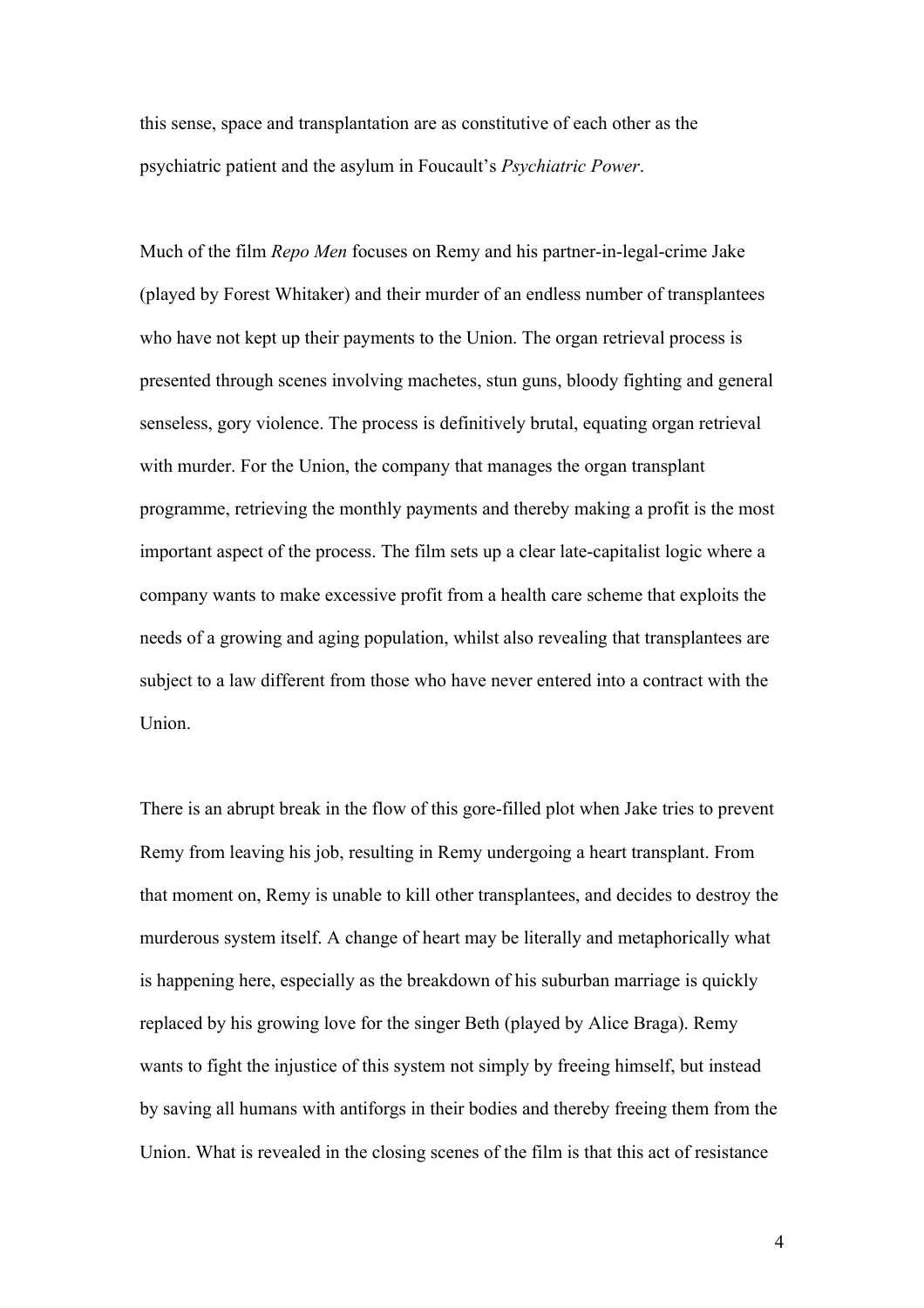is a medically induced coma paid for by Jake, Remy's best friend, who, after almost killing Remy, insists he just wants Remy to be happy. The latest in technological innovation, the M.5 Neural Net, allows Remy to live an ideal comatosed life where he frees all people with antiforgs in their bodies in dramatic, violent and blood-filled scenes, eventually blowing up 'the system' and ending his days, after having written a book, on a tropical island with his best friend Jake and his lover Beth.

That people may be killed in a lawful society without such acts being defined as murder is a common theme in texts that deal with issues surrounding organ transplantation. Such representations are often read as revealing a hierarchy of humanness where lesser humans emerge through familiar racialised and gendered power structures. For example: in *Never Let me Go* clones, who look human, are defined as not human on the grounds that they cannot reproduce. This creates a distinct less than human population of disposable beings and thereby the production of so-called spare parts becomes possible. Whilst the meaning of the human is often at the centre of these texts, the idea of space is often ignored. I would suggest that many texts which deal with the issue of transplantation reveal how space produces beings who are irreversibly tied to and bound by the institutional norms in which they are raised (the boarding school), in which they are cared for (the clinic/hospital) and/or to which they are contracted (the Union/the insurance company-cum-state). My point is not simply that spaces of care may be extremely violent – although this is an important part of the argument and one that always bears repeating – but rather that space is inseparable from how the practices of transplantation come into being. It is not that transplants happen and then the ethics should be or are decided, but instead the very idea of defeating death and extending life for as long as possible only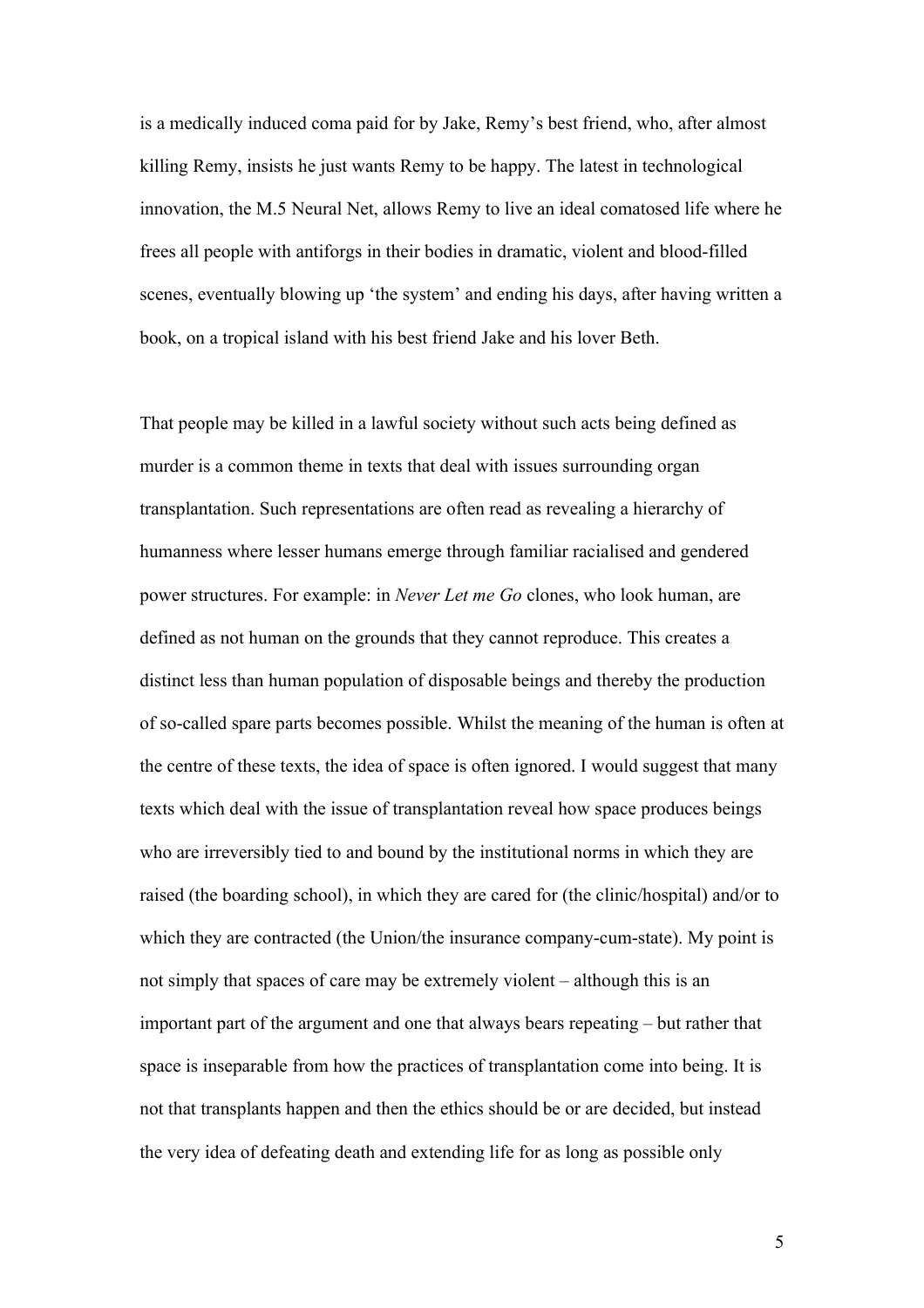emerges through the very architectural structures in which one agrees to hand over one's most intimate viscera. In *Repo Men*, the shiny, image-filled and futuristic space of the clinic-cum-insurance office is the very means through which one will sign over control of one's life and death. What emerges is a body politic that offers you the freedom to live for as long as possible as long as you stay confined within the city walls and adhere to its often impossible conditions of payment. Indeed, murder is instituted within the confines of a lawful society precisely because one's body parts are owned by the one from whom they are leased, namely the Union. The violence to which organ recipients – and body part recipients more generally – in the film are subject by the Union becomes an obvious metaphor for late capitalism and its subjugation of what we might term the vulnerable (in this case, those in need of health care and clearly those who cannot afford to keep up the payments). Therefore, I suggest that the film brings to the fore the very ways in which health care and space (and in this case the capitalist market) emerge simultaneously in order to offer care in the form of life-extending possibilities, but in reality take control of the confines within which that body may move and of the moment of the cessation of life. In other words, rather than thinking space as the thing a body comes to inhabit, I want to think space as structuring the very promises of prolonging life, as well as constituting the very conditions of legal murder. Furthermore, I address how, if the power to decide when one lives and one dies resides with a profit-making health care system, resistance is able to emerge. When one's organs are the focus of the disciplinary gaze how is one able to move beyond such spatialised surveillance and imagine ontology as not constituted by legal murder? I suggest queer sexuality emerges as one site of resistance. However, the film reveals how such queerness may be absorbed back into a technico-medical system, which will try to seize control not only of what we might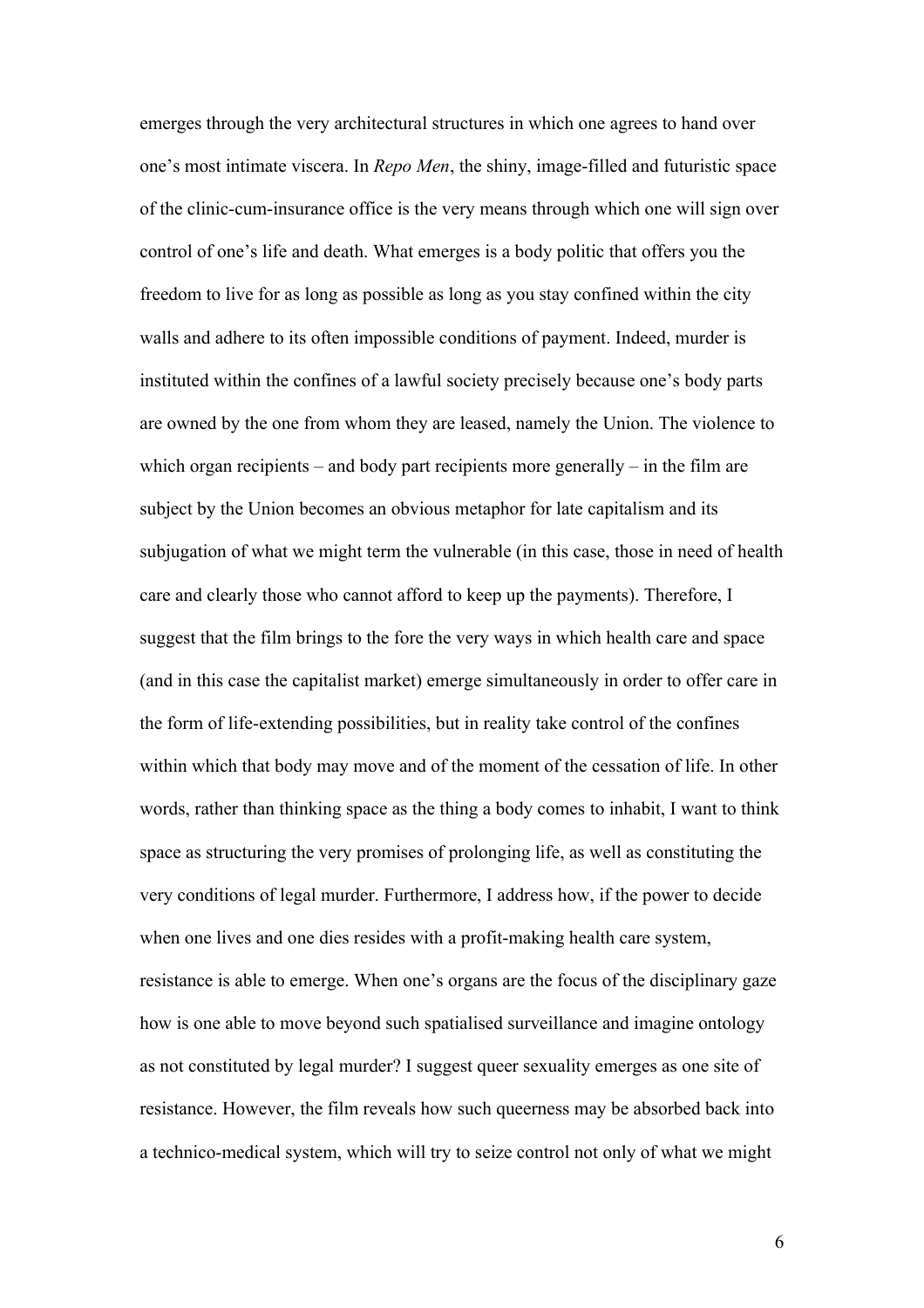understand as one's intimate viscera but also one's thoughts, one's very sense of embodied self.

### **Spaces of Care and Discipline**

Foucault argues that the structure of the prison resembles that of the hospital, along with that of schools, factories and more, which all in turn resemble prisons (Michel Foucault, *Discipline and Punish*, p. 228). The act of examining, of what Foucault calls 'placing individuals under "observation"', 'is a natural extension of a justice imbued with disciplinary methods and examination procedures' (Ibid. p. 227). Foucault delineates this intimate relationship between architecture and practices of rehabilitative justice, of creating *healthy* populations. The hospital, *to some extent*, was there not simply to care, in the sense of assisting with the health of the individual at hand, but also to reform, to institute life. That is, the hospital became central to defining what life would mean and be, whilst castigating those reckless individuals – those marked as individuals but always generalisable to categories such as the poor, the working class, sex workers, those racialised as different and inferior – to improve their own health, as if health is something to be managed by how one lives and not that which comes into being through the very systemic inequalities that structure access to health care itself. Justice is founded on the disciplinary gaze that emerges through the institutions where disciplines are practiced (such as the hospital). The right to life and to extend life as much (as is technologically possible) is an issue that reaches onto and into the body and could be said to turn one's life and moment of death over to the disciplinary specialists who decide the very meanings of life and death.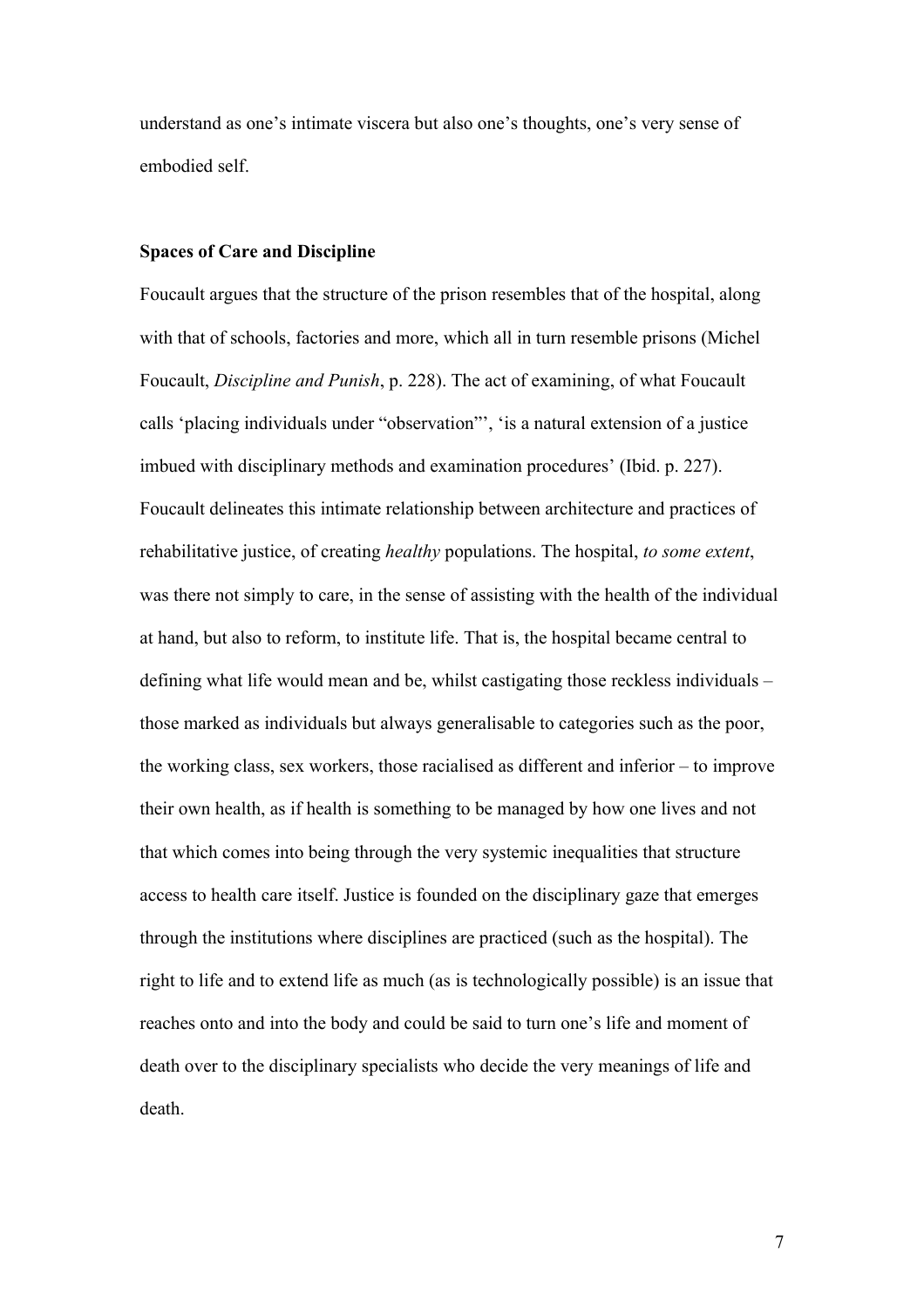Developing his idea of the medical gaze in psychiatry, Foucault states:

The condition of the medical gaze (*regard médicale*), of its neutrality, and the possibility of it gaining access to the object, in short, the effective condition of possibility of the relationship of objectivity, which is constitutive of medical knowledge and the criterion of its validity, is a relationship of order, a distribution of time, space, and individuals. In actual fact, […] we cannot even say of 'individuals'; let's just say a certain distribution of bodies, actions, behavior, and of discourses. (*Psychiatric Power: Lectures at the Collège de France* 1973–1974, pp. 2–3)

Whilst creating a distinction between psychiatry, which would become a medical discipline, and medicine, which he insists is distinct in that the practice relies on empirical evidence, Foucault lays out clearly the links between therapy and cure and the organisation of bodies in time and space. It is very the placement of the patient in the hospital structured as wards or private rooms – with a carer who watches over the patient whilst also simultaneously reporting all necessary detail back to the medical authority, in this case the doctor – that is central to the medical gaze. It is not that the gaze in and of itself constitutes patienthood, or that illness brings a person into being as the object of knowledge, but rather the very entry into the apparatus of medicine: the hospital, its corridors, and its need to examine and look. Foucault in *Psychiatric Power* calls this multi-levelled technique of monitoring patients (and inmates and pupils) the 'relayed gaze' (Ibid., p. 5). In other words, the medical gaze does not only gain its power from the authority of the health professional, particularly the doctor's body on which Foucault would focus, but also from the very ways in which the architecture brings the relationship between doctor and patient into being as, according to Foucault, inherently imbalanced and unequal. In this sense, as has become perhaps most obvious in Foucault's rendition of Jeremy Bentham's Panoptican, the gaze – how it operates and is experienced – is inseparable from and emerges through the very structures people inhabit. The intensification of the gaze, of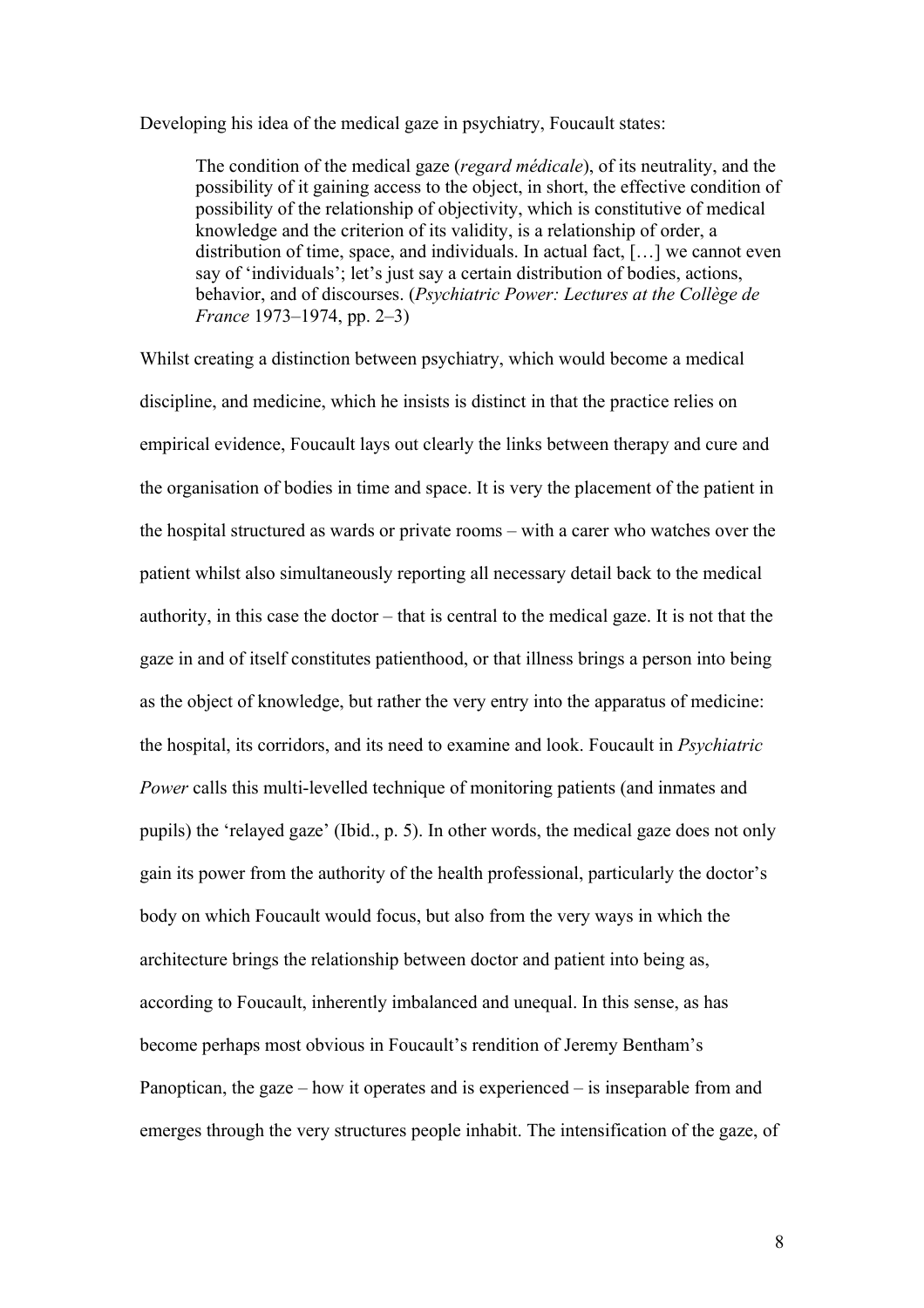surveillance that is increasingly able to touch intimate viscera, is manifest through the very topography of the clinic, asylum, prison, school and hospital.

Giorgio Agamben reframed thinking around space and sovereignty in his work on the death camps in *Homo Sacer*. Agamben's move into transplantation is significant insofar as it reveals what is at stake in this so-called technological therapy. He argues that the movement of death, through the very redefinition of this process, into the medical and biological sciences reveals how 'the exercise of sovereign power now passes through' what have come to be the 'biopolitical borders' of life and death (*Homo Sacer*, p. 164). In other words, brain death gives the biological sciences and its medical practitioners sovereignty over life and its cessation.

Turning specifically to the future donor, the person in a coma who is already viewed as an amalgamation of body parts for others, Agamben states:

The hospital room in which the neomort, the overcomatose person [coma dépassé], and the *faux vivant* waver between life and death delimits a space of exception in which a purely bare life, entirely controlled by man and his technology, appears for the first time. And since it is precisely a question not of a natural life but of an extreme embodiment of *homo sacer*, […] what is at stake is, once again, the definition of a life that may be killed without the commission of homicide […]. (Ibid., pp. 164–165)

Agamben's short analysis of people in comas, particularly his assertion that 'the comatose person has been defined as an intermediary between man and animal' (Ibid., p. 165), has led to considerable commentary on the relationship between bare life and disability. [2](#page-8-0) Whether Agamben is defining the person in a coma as no longer human or he is showing how transplant medicine sees such a person (literally brings into being

<span id="page-8-0"></span><sup>2</sup> See for example: *Towards Enabling Geographies: 'Disabled' Bodies and Minds in Society and Space*, edited by Vera Chouinard et al.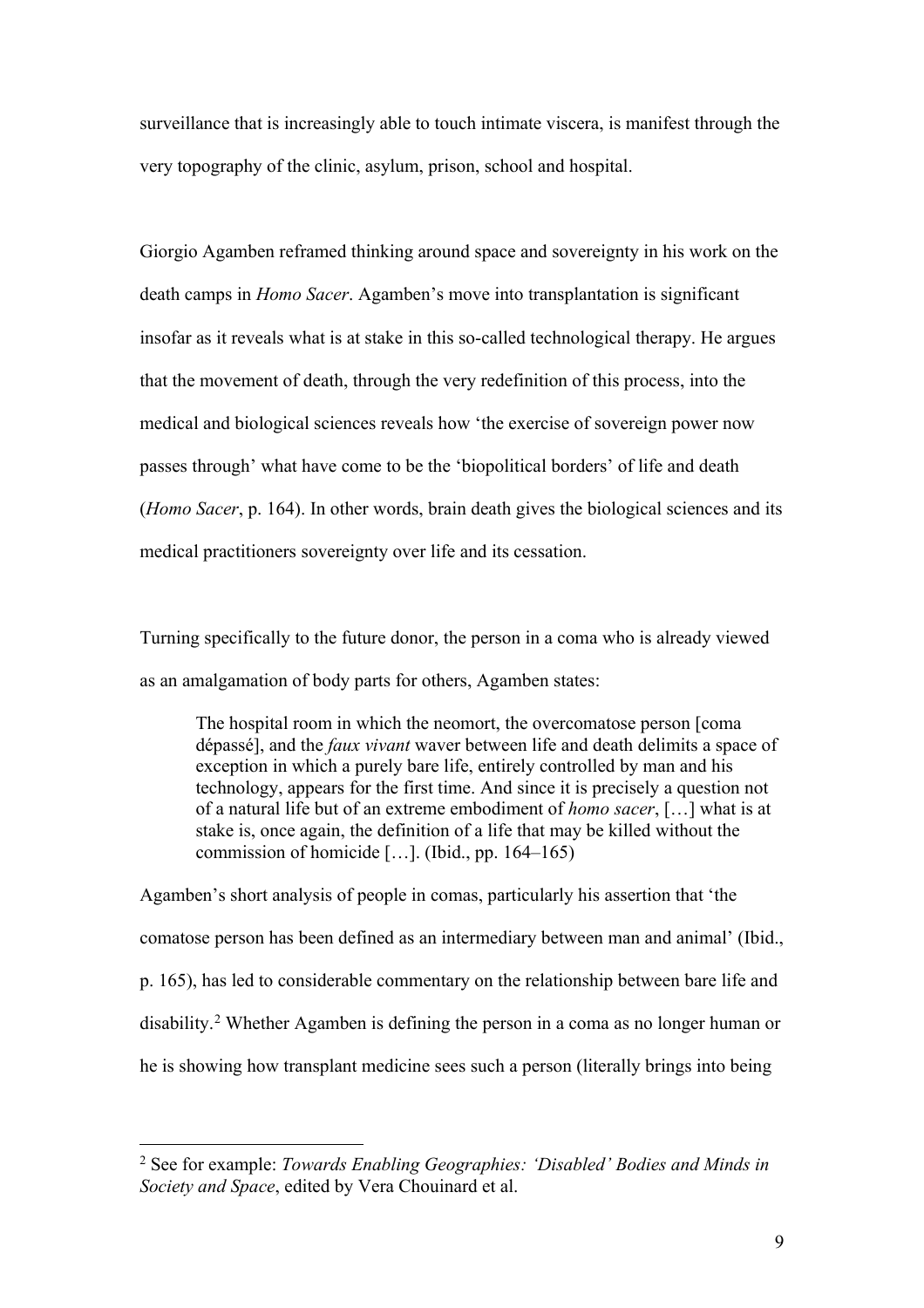a new category of the not-quite human) is not what I am debating here. What is important is that Agamben insists on a relationality between the hospital room and this state that is no longer simply human and thereby can be killed without any legal ramifications. Agamben's point is that in the modern nation state the law is founded on a state of exception that institutes the very possibility of the death camps. These spaces founded as necessary and yet outside the law, even whilst being instituted by a lawful society, now extend to the biological sciences and thereby to medical practices and practitioners. Indeed, Agamben asserts bleakly that the extent of sovereign power exercised over the borders of life and death by the medical and biological sciences has exceeded what was imagined in the mass slaughter of millions during the Holocaust.

I have explored the state of exception in relation to transplantation in other work<sup>[3](#page-9-0)</sup> and that is not my focus here, particularly as the repetition of the same paradigms of power are not helpful for understanding the varying dimensions of transplantation. I do not think it is enough to identify a state of exception as if this will resolve issues or as if identifying the same patterns expands our thinking and how we may respond to such disciplinary apparatus. Rather I want to draw out the links between health care and space, showing how care may be a form of violence. Recognising how the topography of the hospital or clinic constitutes a relayed gaze, a form of surveillance that reaches into the viscera of the body, is the focus. I therefore agree with Ann Laura Stoler's idea that the aim of critical work should be '[h]ow to think otherwise', specifically how to think the 'political grammar' of power (*Duress*, p. 9). What is, then, important is that the hospital room is the space through which a redefinition of life takes place, in this case in relation to the donor. More specifically, questions

<span id="page-9-0"></span><sup>3</sup> See, for example: Donna McCormack, 'Intimate Borders', in *Review of Education*.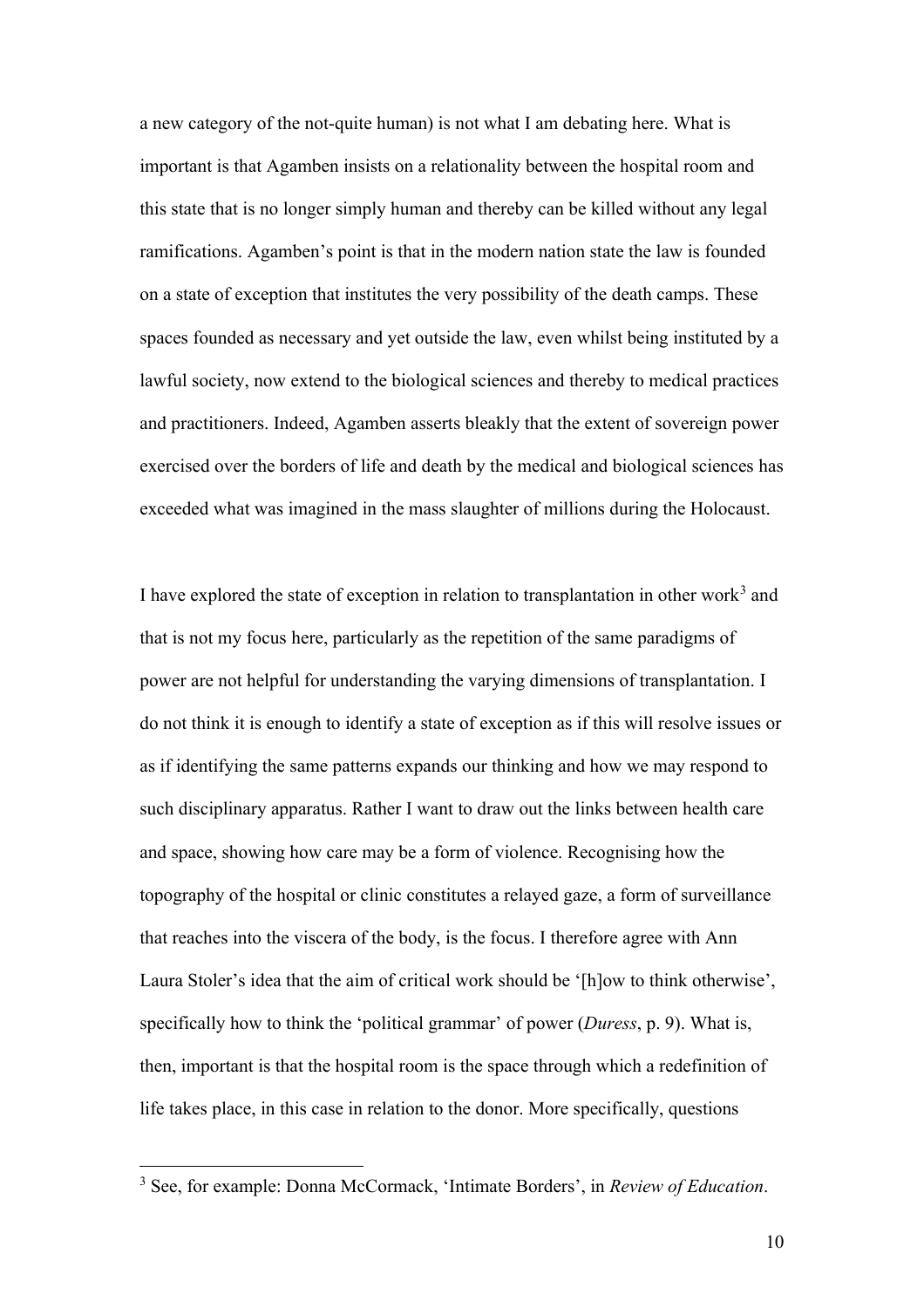around whose life may be terminated and on what grounds (whether this be secured through a redefinition of death or a redefinition of the body's human status) are imbedded in the medical gaze that emerges through its disciplinary authority within the confines of the hospital. It is poignant, not incidental, that Agamben situates this in the hospital room precisely because it is only through technology and the stabilising of the dead – the almost dead – that brain death is able to take place. My point is not that various coma states are only defined within the hospital. Paramedics may bring someone in whom they suspect is already brain dead. Even if this could be done outside the walls of the hospital, this would only reconfirm what I am arguing is taking place in *Repo Men*: the hospital parameters are moving and extending beyond the literal walls that one might imagine are the limits of its power, but in fact are not. Thus space designed to house the technologies of transplantation is as constitutive of the redefinition of death as are policies on which most scholarly works focus. Imagining the technological innovation of new deaths is dependent on policy changes and on topographical reorganisation (of the hospital space and the spaces of the body).

Whilst Agamben, and many others, consider only the donor as occupying this space of the not-quite-human – what Agamben argues is the state of exception – my turning to the film *Repo Men* is to argue that such redefinitions of life and death and who controls these borders and their legal ramifications (or lack thereof) have as profound implications for recipients as they do for donors. Much anthropological work has already shown the extensive monitoring and testing regimes to which will-be and post-transplant recipients are subject, as well as the strict adherence policies around medication and other care interventions. To this extent, even without the move to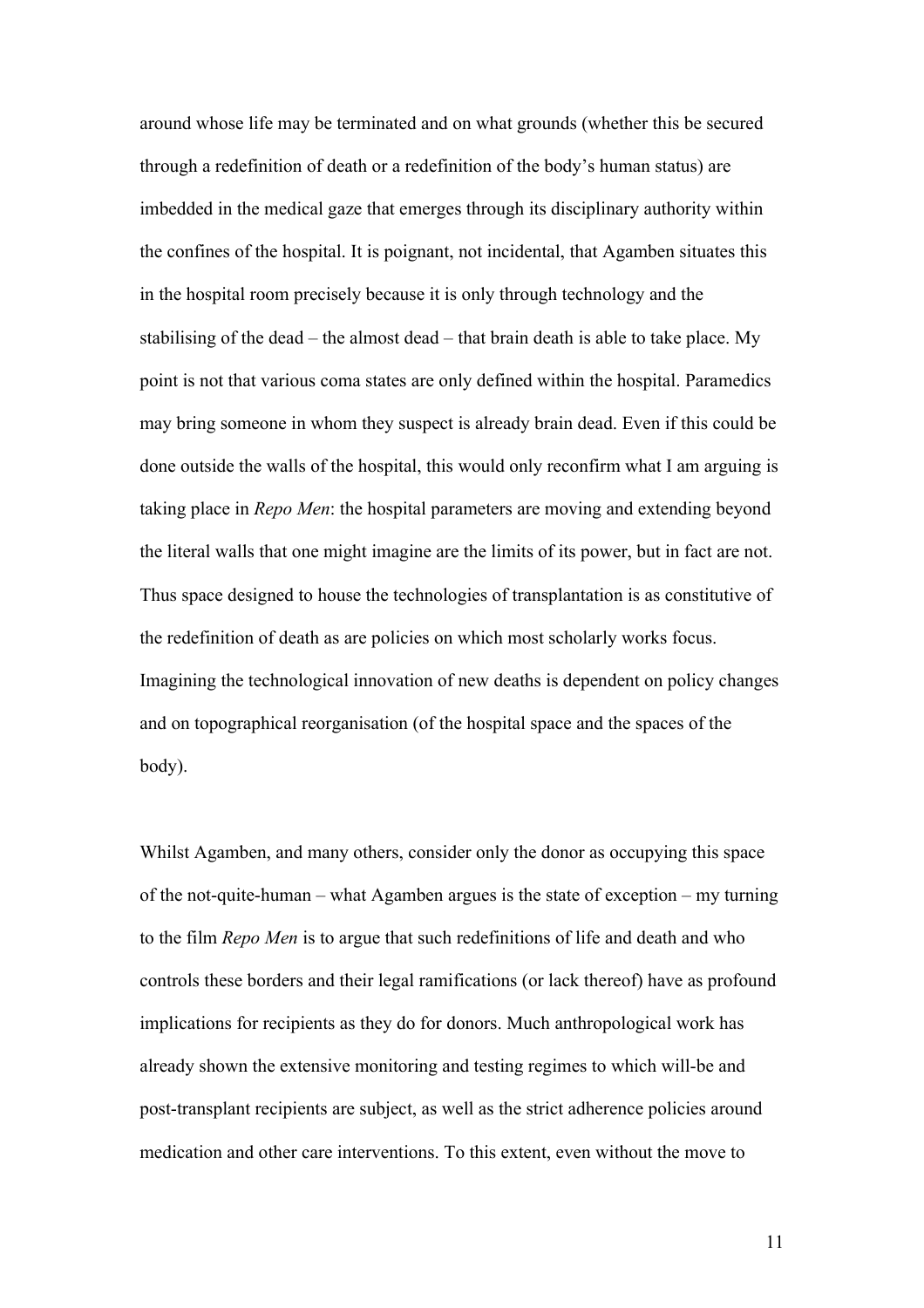science fiction, one could already argue that recipients are constituted as having a life which is – or even as experiencing the extension of life as – constantly surveilled both in terms of how one lives and through constant tests (that may include anything from blood tests, scans and urine samples to more invasive ones such as biopsies and various other scopes and surgical interventions, or advice about not being in crowded places or travelling on public transport). Anthropological work – from early texts such as Renée Fox and Judith Swazey or more recent work such as that of Megan Crowley-Matoka – which reveals that would-be and post-transplant recipients must have particular spaces available at home if they are to be eligible for transplantation (Crowley-Matoka speaks of this in terms of kidney dialysis), must be in specific places at particular times (clinic appointments, tests, etc.) and must move through space with enough ease to be able to return for the necessary treatment or follow-ups. In this sense, space constitutes the very possibility of transplantation. It is not that the hospital simply provides treatment, but rather that the regime of care is structured by the very topography of the home and the clinic. A regime of surveillance for health care providers may be understood as simply care, but of course it may be lived and experienced as the very distressing regime that makes one feel as if one's body – and by extension life (which would include time) – is not one's own. One cannot decide where and when to be somewhere as one must adhere to what one is told or risk becoming a difficult patient and perhaps losing the necessary care. My point is not that medicine is an authority that simply disciplines its passive patients. On the contrary, my focus on space is to argue that the very mapping of the clinic, the hospital room, the hospital and even one's home (when care must be done at home) is central to how transplantation emerges as a possibility. That is, space plays a constitutive role in the disciplinary apparatus of organ transplantation. I use this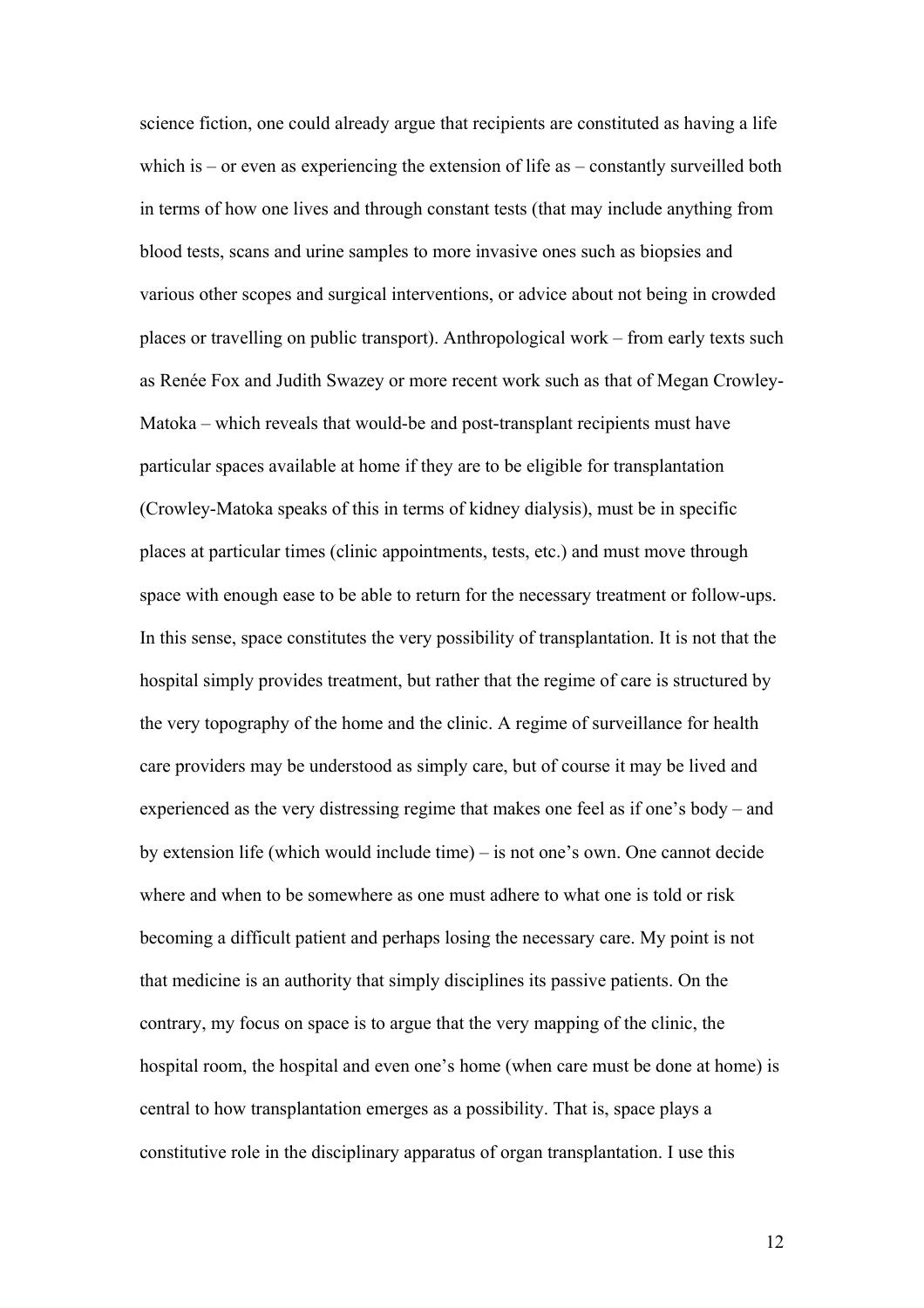Foucauldian informed term *disciplinary apparatus* not to indicate some all-powerful medical authority – as if medicine is evil – but instead to capture how the very methods of care overlap or intersect with regimes of violence. Such ties between care and violence, between utopian, technologically driven life extension and legal murder, are easily imagined by fiction, and thus a broader public, as the means through which health care becomes inseparable from an oppressive regime. It is in this sense, that spaces of care may come to be experienced as violent, oppressive, all-controlling and even deadly.

In light of this, I would argue that *Repo Men* removes issues of donation from the picture of organ transplantation not only to get to grips with what could happen if any individual could have an organ transplant and survive it (as well as to impress audiences with technological innovations), but more importantly to address how what we currently understand as the clinic – or the hospital – extends its power into and over the bodies of transplantees by offering the supposed freedom to live longer (to extend life and thereby to defeat death potentially indefinitely). The Union's message of 'You owe it to your family. You owe it to yourself.' is repeated throughout the film suggesting that extending life is not simply a possibility but a responsibility to undertake for others as well as for yourself. As with the promise of reproductive technologies where it is imagined that the end result is always a human baby, the Union's technological advances insist there is no reason for anyone to die and even raise the question of why you would do that to your family, to yourself. Within this logic, the film leaves us reflecting on whether we really want to live forever, addressing not whether this is a realisable dream but instead what the juridico-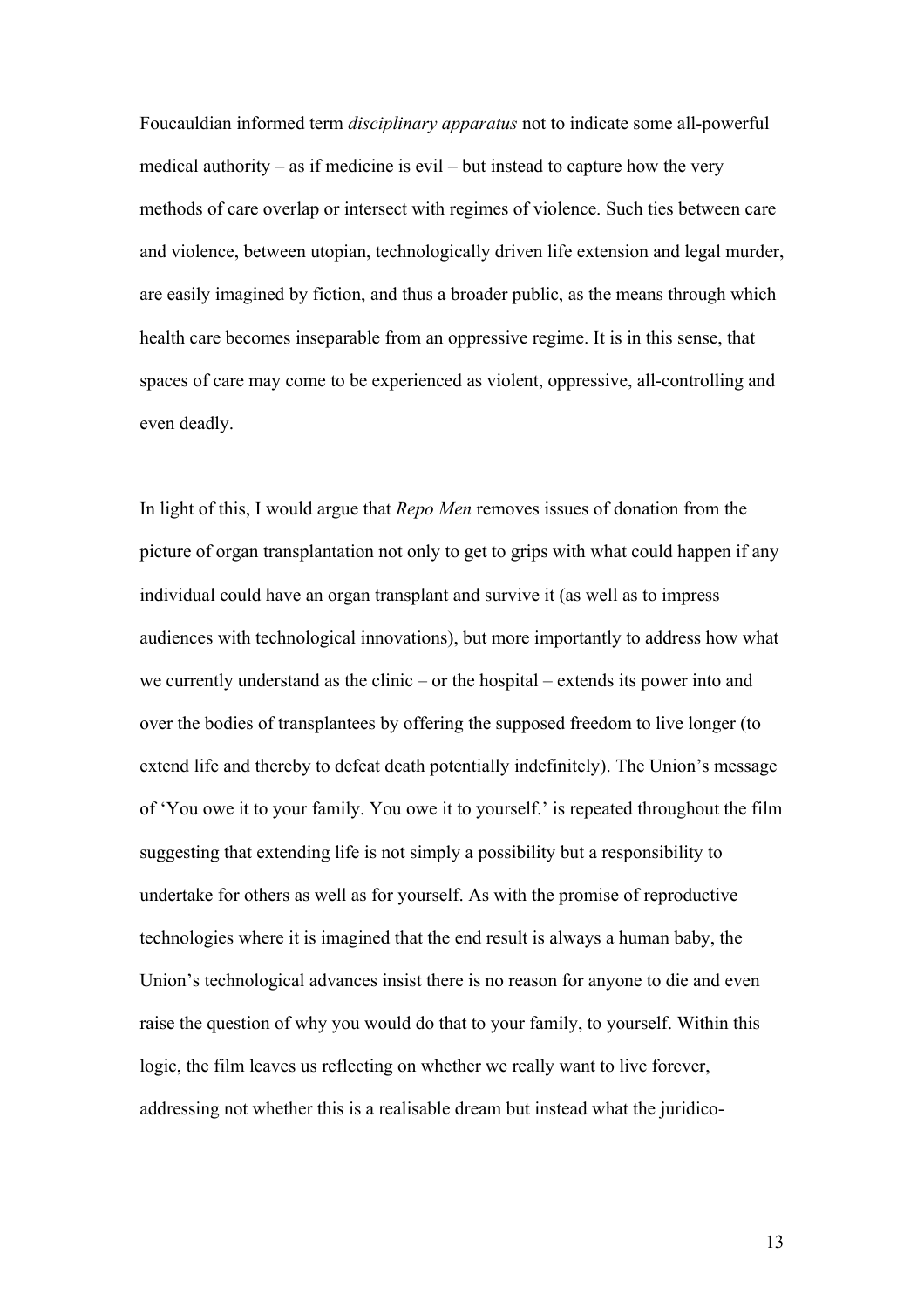physical ramifications would be on those whose bodies might be considered technologically altered and therefore to whom human laws are no longer applicable.

By grappling with the relationality between space and transplantation, I am addressing bell hooks' question: 'Do you believe that space can give life, or take it away, that space has power?' (*Belonging*, p. 121). Where Foucault suggests that the disciplinary apparatus of the asylum makes treatment successful once the patient accepts the psychiatrist's treatment and Agamben insists that medical practitioners institute life and death in the hospital room, hooks' question draws out how space itself could have power to give or take life. I would suggest that transplantation institutes a form of intimate surveillance that constrains the mobility and eventually the life of the transplanted body. The constraint on mobility, the confining of transplantees within the city's limits, takes place through the monitoring of the transplanted organ(s). The inescapability from the city, from one's body parts, is simultaneously one's freedom to live and how one is sentenced to death.

## **Paradise: Segregation and the Steel Graveyard**

Technologically driven health care is imagined in *Repo Men* as the solution to all human bodily *failures*, whether that be the inability to hear quiet noises in the distance, the need to be more desirable with blue or brown eyes, or the damaging of body parts in an accident, through illness or what is framed as over-indulgence or vice. If *Repo Men* presents a potentially utopian dream, it makes apparent that this is only a solution for the affluent few by having the repo men, in blood-squirting scenes, slaughter ordinary people in ordinary places. All bodies may be scanned for antiforgs by the technology the repo men carry, revealing how the gaze penetrates the body to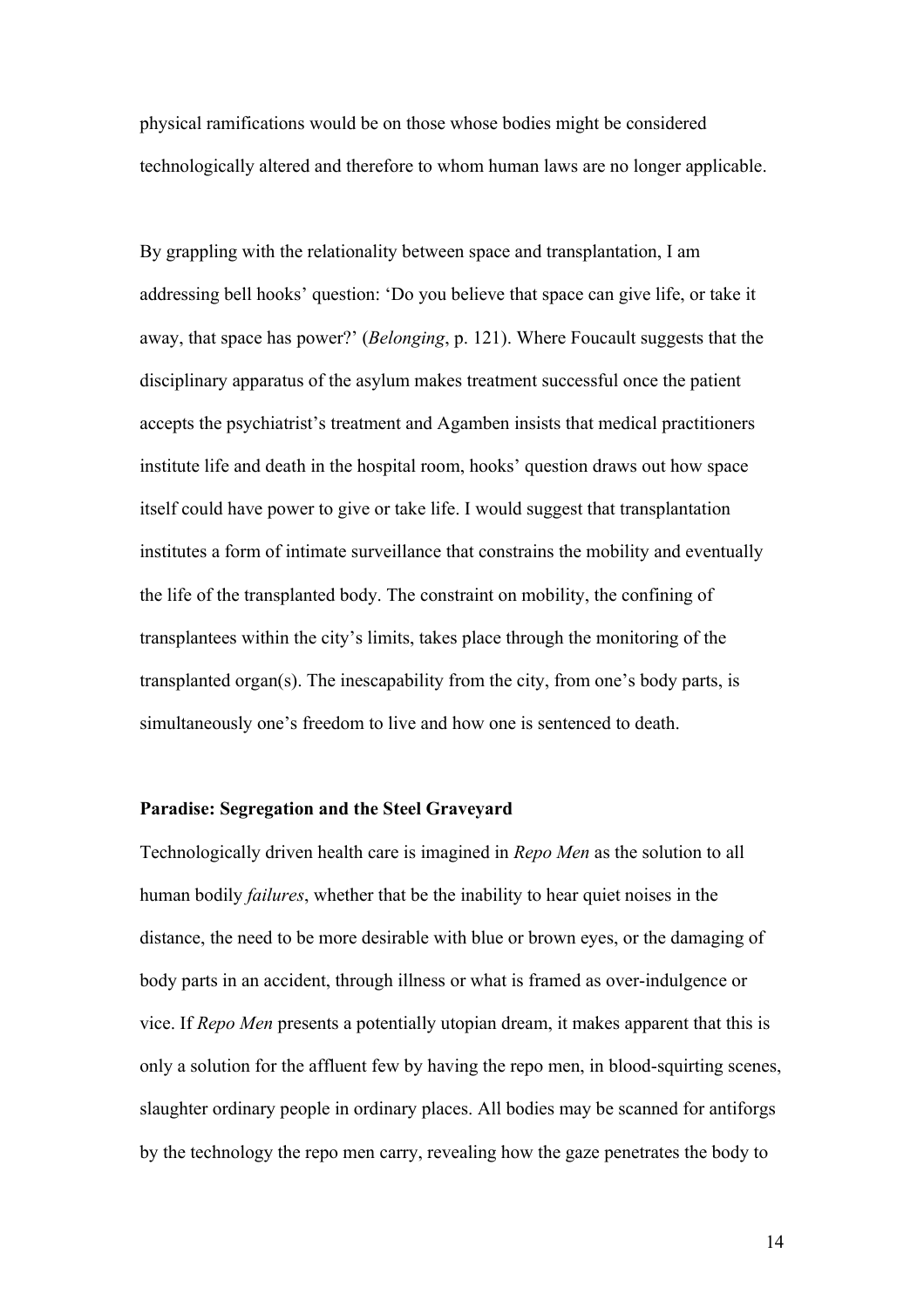take control over life and death. Because Remy, after his own heart transplant, will no longer kill, he falls behind on his payments and his only solution is to flee. Using 'scanning jammers' – to block the repo men's scanners – Remy and Beth flee to the white, shiny airport in an attempt to reach a country – generally imagined as an African or South American country<sup>[4](#page-14-0)</sup> – where the Union's powers do not reach.

The airport is an obvious space of heightened surveillance: with endless levels of security (including repo men with scanners, bag checks, body scanners, border control police), this space makes apparent that anyone with an antiforg is not permitted to travel beyond the juridical boundaries of the Union. Organ recipients are surveilled on the internal level, showing how transplantation constrains movement across geographical borders. Bodily transplants are the very means through which mobility is restricted; what one has on the inside of one's body, underneath one's skin, keeps you in-debt(ed) to the Union. (I use the term 'in-debt(ed)' to evoke the many connotation of being in debt that both the theme of transplantation and the film evoke. These include the unpayable debt one owes to the donor of which many recipients speak, the financial debt of recipients in the film and the debt to one's loved ones to stay alive.) Mobility is confined by the very company which offers the supposed freedom to live a prolonged and/or enhanced life. It is not that illness may affect one's mobility or that post-transplantation one is simply reduced to non-humanness, but rather that the city – its boundaries – are constantly monitored by repo men and thus that the topography of the city – including its borders – is a disciplinary apparatus that

<span id="page-14-0"></span><sup>4</sup> Whilst the film builds on an obvious stereotype of African and South American countries as lawless, what it also does is show how existing outside of the Union's laws may allow one to live. The law is therefore not that which protects the human from the violence of profit-making companies but the very thing that facilitates these actions.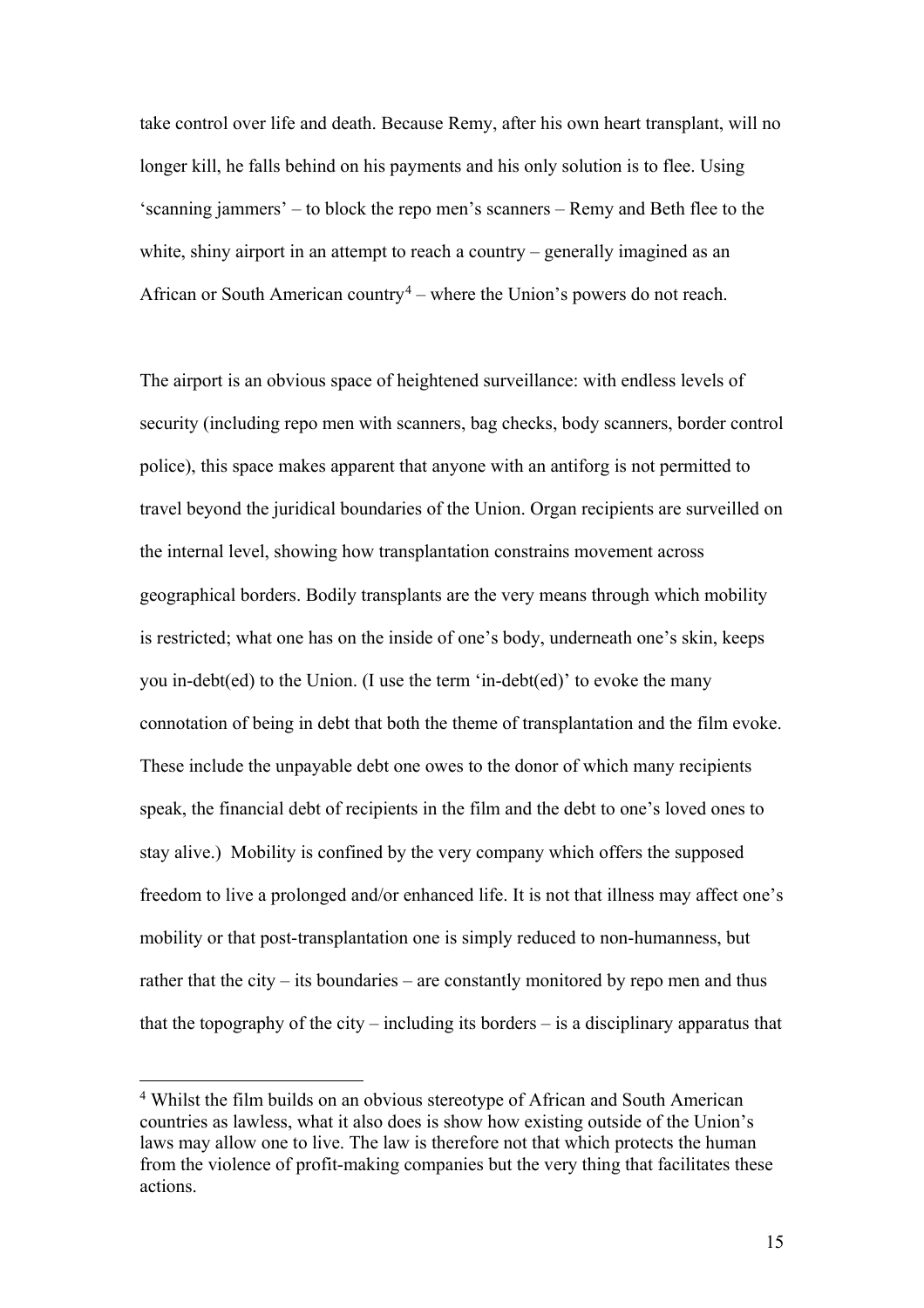seizes control of the human through its most intimate and yet leased body parts. One could say this is Agamben's state of exception in action, precisely because 'what is at stake is, once again, the definition of a life that may be killed without the commission of homicide […]' (*Homo Sacer*, p. 165). However, the film takes this further by showing how recipients – not donors, as we see in Agamben's example – are granted the supposed dream of extended life, which is in turn monitored through a 'relayed gaze' which gives power to the corporation by constraining the freedom of movement of recipients. Indeed, as Beth passes through the security scanners she begins to bleed 'fluid'. Here, the film suggests that even if the transplantees figure out a technological way to defy the system (i.e. through scanning jammers), the transplant body will reveal itself as leaky, as uncontained. The airport is a zone that may facilitate the crossing of a geopolitical border, whilst transplantation is a technological practice that enables the crossing of at least one bodily boundary (e.g. the border of the skin). These boundaries merge in this film as Beth's leaky leg reveals she does not belong with the non-transplanted humans who may legally travel outside the Union's jurisdiction. That the leakage happens at the border reinforces the association of transplantation with space and that the transplanted body is out of place when it tries to defy the very constraints laid down by a disciplinary body (usually medical, although in this case, also a corporation). The puddles of fluid – red and black – mark the space of the airport and reveal a body that must be halted in its movement and its overdue organs returned to the Union through slaughter. This is not simply legal murder, and thus violence within a health care system, the scene also represents how transplantation is spatialised insofar as the body maps on to a system of surveillance where the transplanted body must always be in view within a specific set of geographical and so-called medical boundaries.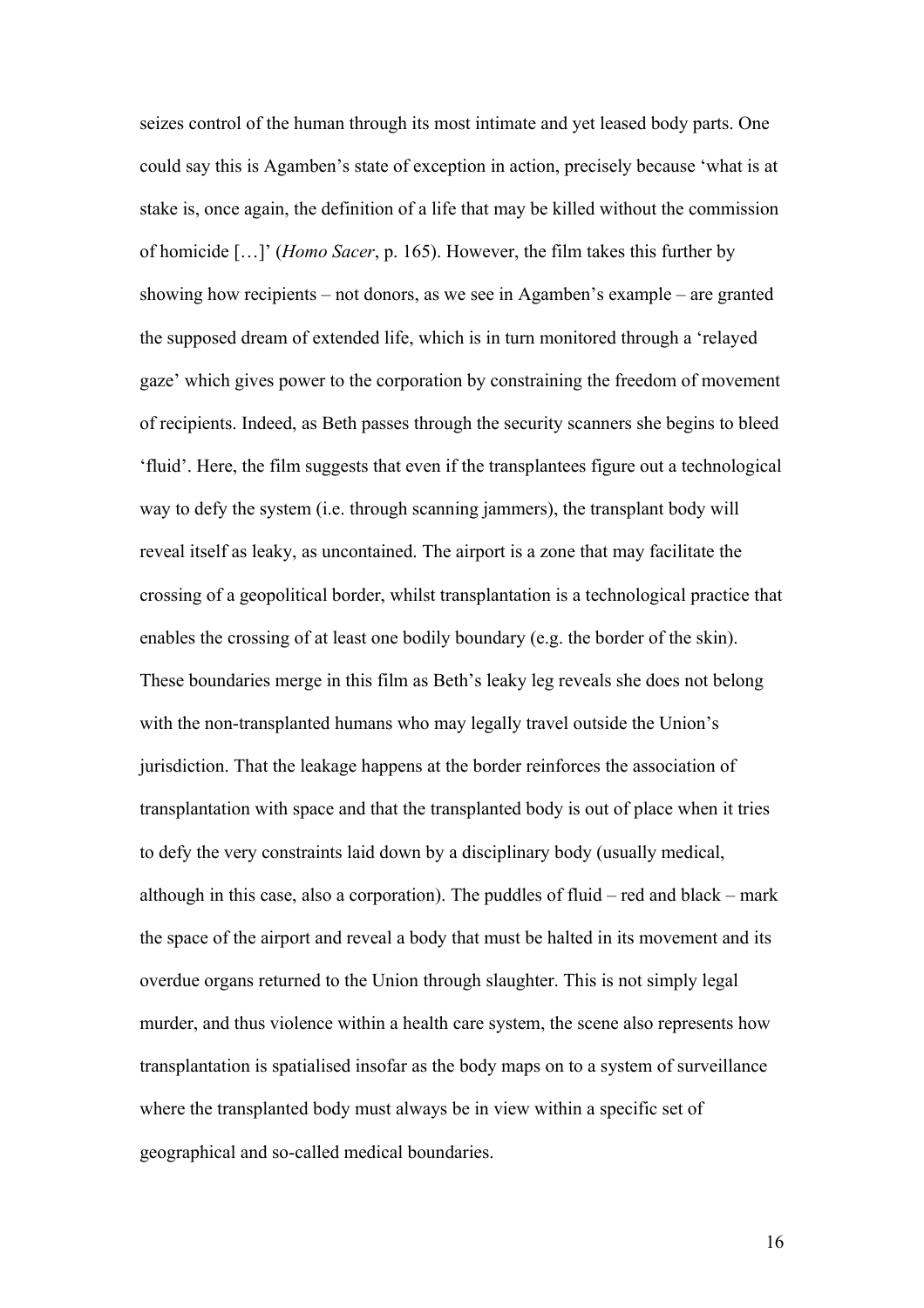Although the intensification of the apparatus of security makes escape from an airport almost impossible, Remy and Beth fight their way out and flee to what Jake had previously referred to as the 'steel graveyard'. The audience sees a segregated part of the city, an almost Dali-esque view of life on the lawless side of the rundown city. Crossing into this space reveals a fallen down advertisement that reads *Paradise*: a remnant from another time when the city was not segregated and also pointing to the obvious disconnect between ideas around Paradise and this dilapidated housing estate. I would suggest that this segregated space, where death may happen at any time (although there are illegal traders in organs, who wait until people are actually dead to take their antiforgs, and underground health care providers), points to the very possibility that the precarity of existence may give freedom in ways distinct from the promise of life-extending technologies. This is a means of imagining how the relayed gaze may be temporarily interrupted and thus that one may elude what appears to be an all-controlling system whose monitoring extends into the inside of one's body.

Segregation is formulated by Achille Mbembe as the artificial division that constitutes difference, even whilst it may appear only to follow a purported biological difference. The spatialisation of difference permits sovereign control over the space that divides those who are human and therefore superior from those who are inhuman or animal and therefore inferior. The dehumanisation of populations in *Repo Men* takes place through the very technologies of surveillance that allow the repo men to kill those who have not kept up their payments. The whole city is a site of surveillance, and yet Paradise – the space outside the city but still within the borders of an older version of the city – houses those who want to move beyond surveillance, those who flee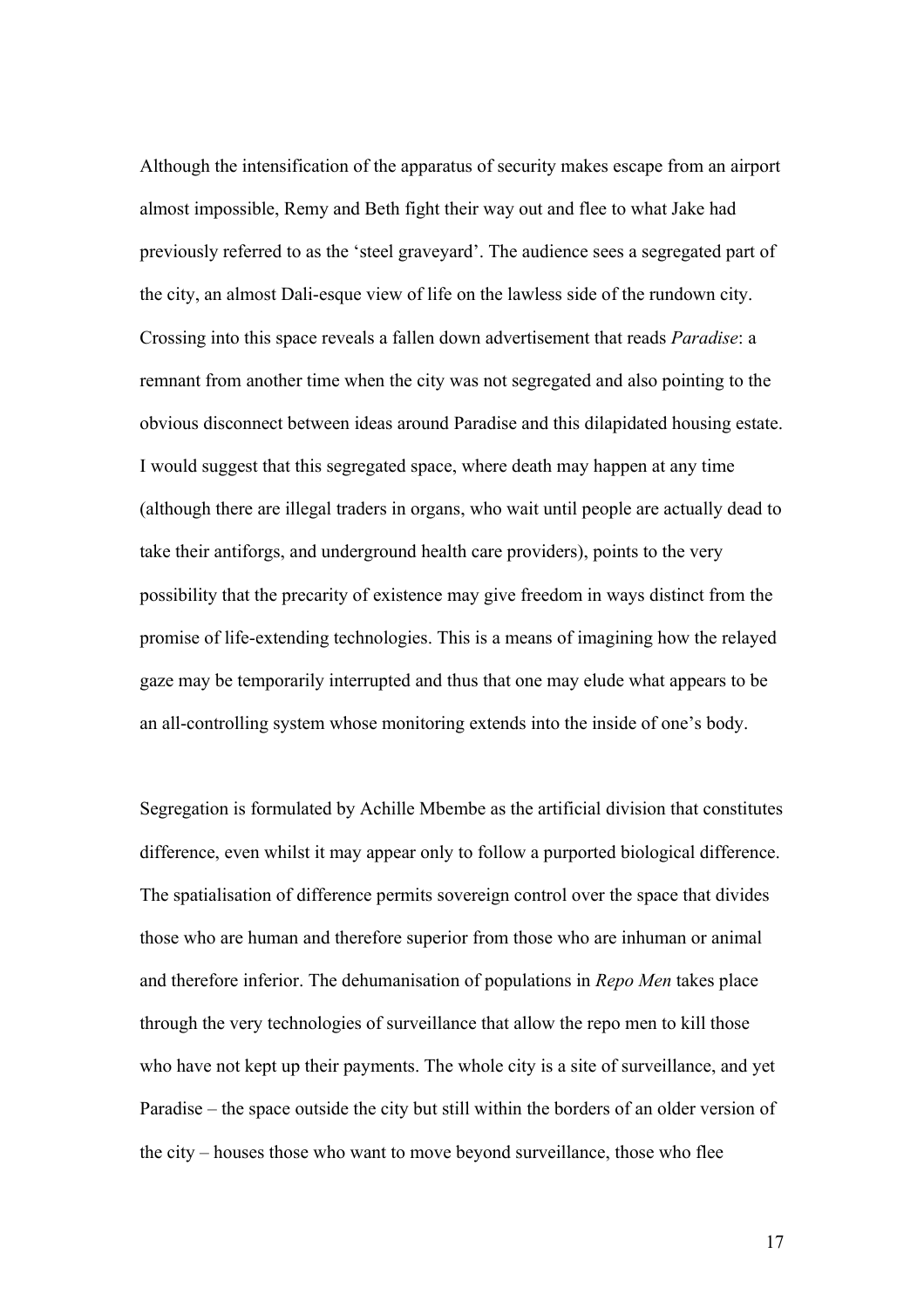because they cannot afford to keep up the payments on their organs. In this sense, the segregation of the city is instituted along the lines of those who will never be able to pay their debt and those who still hope it is possible. Organ transplantation becomes the very means of segregating those who might find a way of living in the city and adhering to its rules and those who know the system will kill them and therefore have no option but to move to Paradise. The fact that Remy writes his book there, escapes a repo man who has come to kill him with a machete and that many people defy the system (by, for example, selling organs more cheaply than the Union or helping people escape the Union) sets this space up as one of tentative freedom, a momentary interruption to the seeming all-controlling relayed gaze of the Union. I would suggest that here transplantation is the very visceral means through which one's desires come to be chained to a relentlessly murderous corporation. Speaking on colonial occupation Mbembe states

The writing of new spatial relations (territorialization) was, ultimately, tantamount to the production of boundaries and hierarchies, zones and enclaves; the subversion of existing property arrangements; the classification of people according to different categories; resource extraction; and, finally, the manufacturing of a large reservoir of cultural imaginaries. These imaginaries gave meaning to the enactment of differential rights to differing categories of people for different purposes within the same space; in brief, the exercise of sovereignty. Space was therefore the raw material of sovereignty and the violence it carried with it. ('Necropolitics', pp. 25–26)

In turning to Mbembe I am not trying to prove that *Repo Men* is engaging with colonial structures, although one could certainly argue that the film evokes a colonial imaginary where one no longer owns one's body, one's body is literally the property of someone else and one can be killed without this being considered murder. I turn to Mbembe because his emphasis on the reorganisation of spatial relations draws out how segregation is enacted through the change in property law and resource extraction, where both of these in the film refer to the body's parts. Sovereignty is the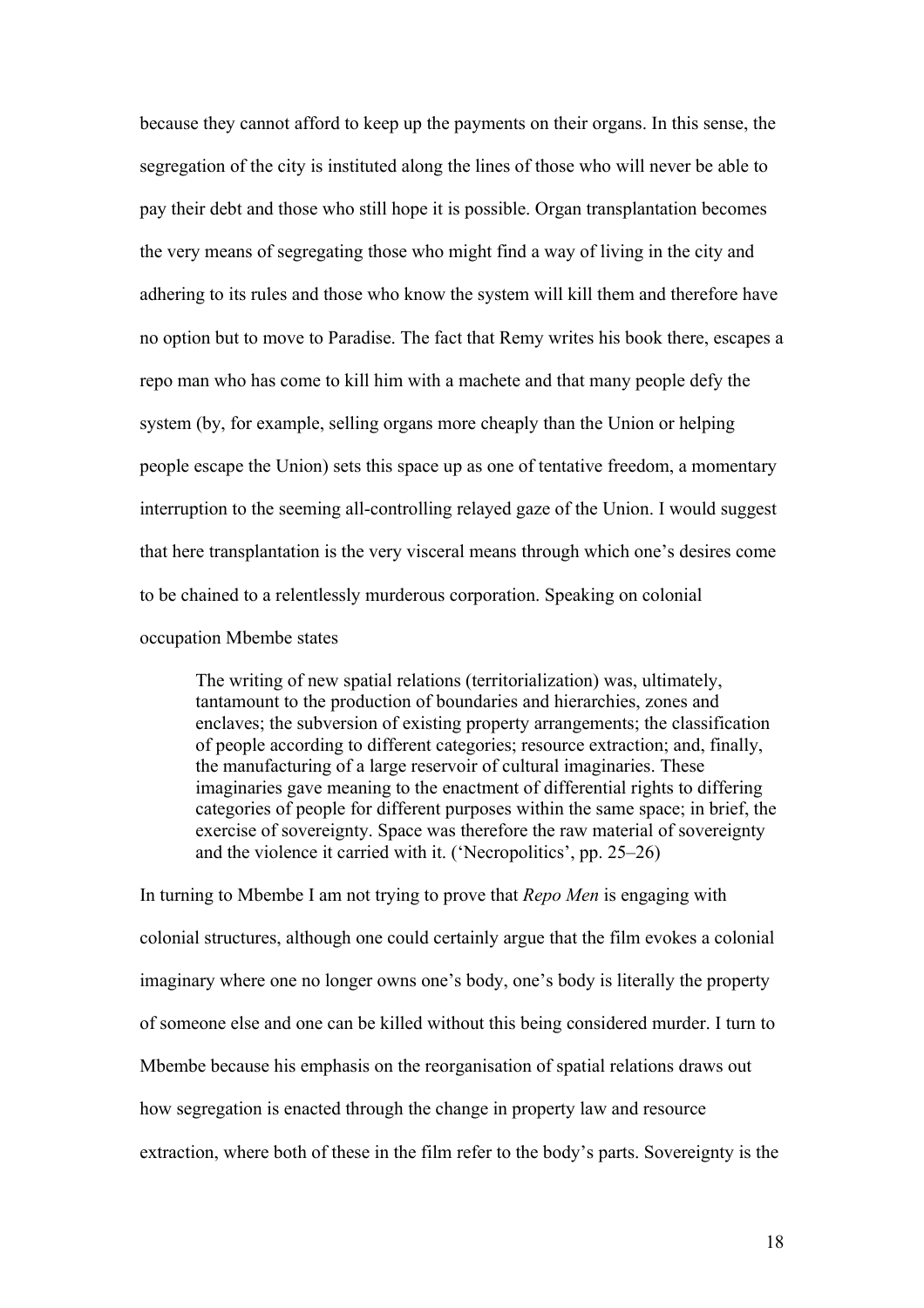power to decide who lives and who dies but this is not simply by subjecting someone to life or death but instead by seizing control of the very parts that give life to the body, to the self. Spatial segregation maps on to the topography of the body and in so doing reveals both confinement to Paradise and a momentary sense of nonsurveillance (because one is outside the city's limits). It is not that Remy and Beth are free from the gaze – a repo man tries to kill them there – but instead that a space outside of the city and yet within its older walls is a space (almost a palimpsest of a past life) in which to live without the promises of longevity from the Union. That is, life is not simply on the Union's terms and thus death is always possible. Living with death, as what may happen and not something which might be delayed or instituted by the Union, is a temporary reprieve from the dreams, the relayed gaze and thus the institutionalised of the Union.

#### **Resistance: The Pink Door and Queer Sexuality**

The breakdown in Remy's marriage – that his wife literally kicks him out of the heterosexual, reproductive, suburban home – and his eventual escape with his newlyfound lover Beth shift the narrative focus to what we might term resistance. If the transplant body reveals how authorities come to occupy the land and the body by constraining it within the city's limits and implementing violently its moment of death, it is also the means through which resistance comes to be presented. *Repo Men* captures a mega-company taking control of the human's most intimate viscera as it promotes this technological innovation as the freedom to live a long and happy life. Where the interior of one's body – the literal parts that occupy the spatial cavity of the body – comes to be owned by the Union, it is also imagined by Remy as the means through which the system may be destroyed. The film's focus shifts to Remy needing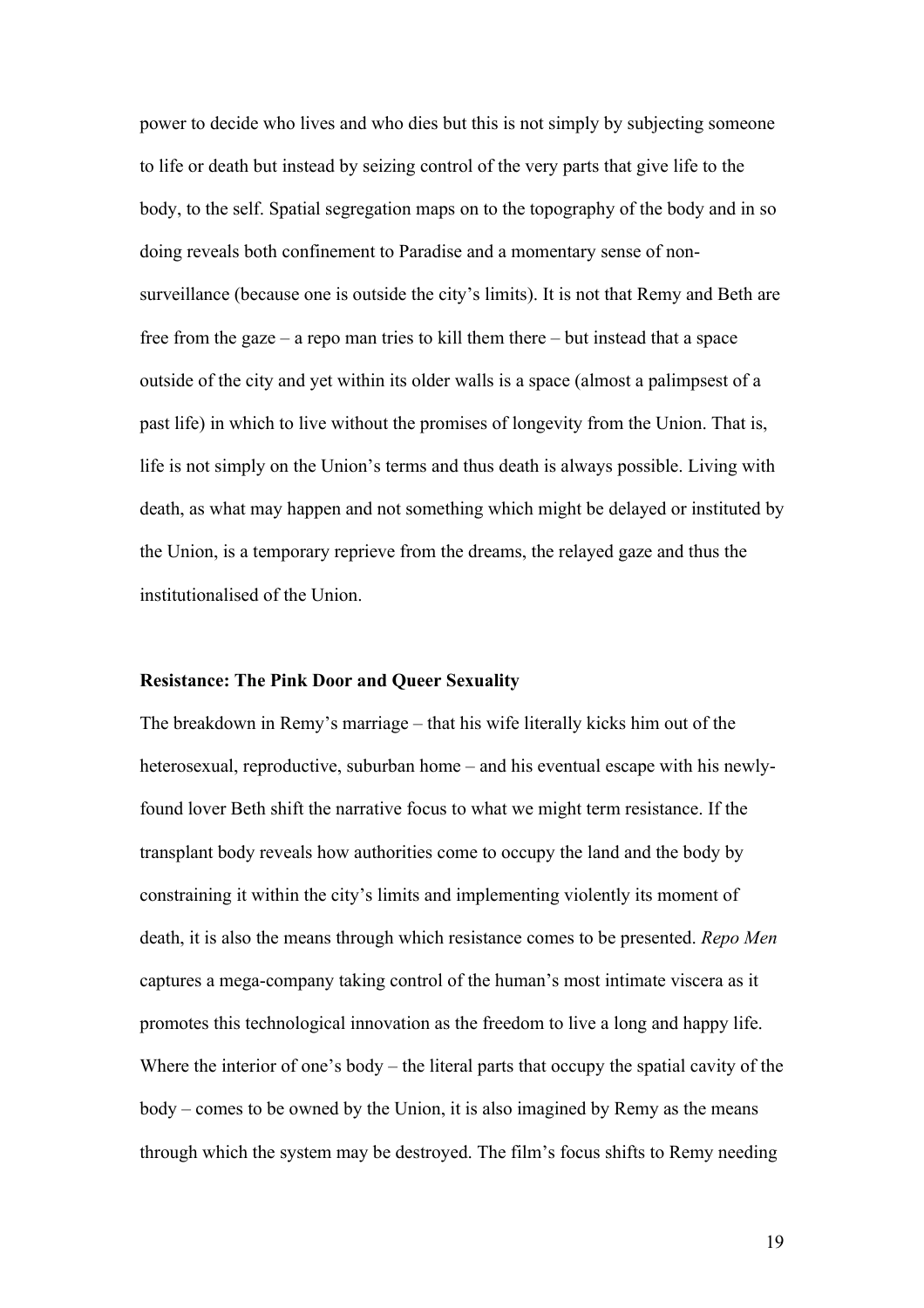to find the Pink Door, destroy the system, and thereby free all humans with antiforgs.<sup>[5](#page-19-0)</sup> With overt allusions to the door from Louis Carroll's *Alice in Wonderland*, where reality – and certainly the law – is not bound by the rules of the 'real world', as well as to the choice in the Wachowskis' *The Matrix* between the red pill (i.e. reality) and the blue pill (i.e. ignorance), the plot device of the Pink Door is presented as a washed out or lighter version of reality, an entry point into an imagined world and of course the return to the visceral interior of which the system has taken control. This space is queer, defiant, destructive and concerned with the lives of others. It is not where lives are extended but rather where the hold the Union has over those with antiforgs may be broken.

What I would call queer sexuality is represented as the only way to defeat the system as Remy cuts below his ribs and in a seductive scene Beth takes the scanner forcing it inside Remy and then shoving it in further until it reads the barcode of his transplanted heart. The painful act of penetration into the male body by a female character is a visceral attempt to defy the system and its relayed gaze. The scanner reads the organ barcode and thus the gaze brings them closer to no longer being surveilled by the Union. The logic of the plot is that if the organs are scanned into the system then the system will register these as reclaimed and thus no longer need to monitor the one to whom they were leased. Remy then cuts into Beth's various body parts, kissing her, laying her back on the white table, in a simulated sex scene that involves registering her ten antiforgs on the system as he penetrates various parts with

<span id="page-19-0"></span><sup>&</sup>lt;sup>5</sup> The logic in the film is that all reclaimed antiforgs are registered to the system behind the centralised Pink Door. Therefore if this system could be blown up then no one would be registered as owing the Union anything and thus no one would be indebt(ed) to the Union.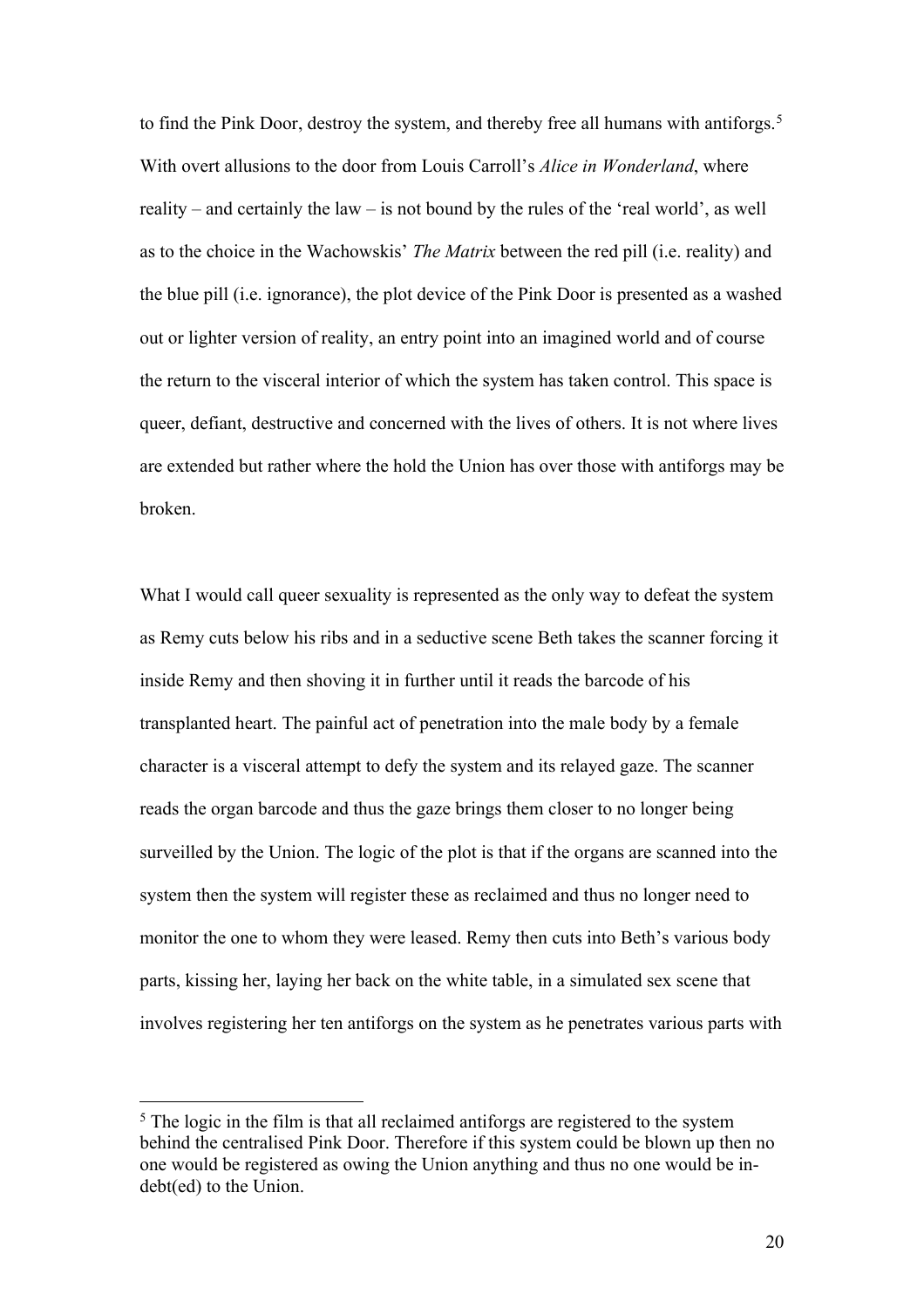the scanner, including her thighs, knees, torso and more. Remy and Beth are no longer in a heteronormative dream of longevity; instead they seek to overthrow and ultimately destroy the system and thereby to free all humans with antiforgs from this deadly, all-seeing organisation. In a white, clinical and technologically advanced space, where they bleed red and black over its shiny surfaces, they imagine the possibility of something beyond suburban heterosexuality that shies away from the reality of the Union and that refuses to acknowledge the violence involved in this health care system. They no longer want to extend their own lives, indeed, it seems as if Beth might die given the amount of times Remy must penetrate various parts of her body. Here, the space behind the Pink Door is the elusive dream of freedom where the Union no longer has power over bodies. That is, 'sex opens a wedge to the transformation of these social norms that require its static intelligibility or its deadness as a source of meaning' ('Sex in Public', p. 565). Traversing the Pink Door constitutes the possibility of change and giving one's body up for others, as well as for the intimacy of pleasure and pain. This is the sacrifice that would mean these transplanted bodies shift in meaning to become human. That is, if the cutting of their bodies eventually destroys the system, then bodies with antiforgs would simply be humans and their insides no longer defining them as killable, as disposable. Queer sexuality transforms the static meaning of life and its extension by disrupting a gaze that is deadly.

What is significant is how the body must be penetrated, cut deeply, and must bleed over the clinical white space in a scene that is as violent as it is sexual. The space of the body is torn open and it leaks and contaminates this space. Bodily orifices multiply and in so doing the inside space of the body becomes the outside and the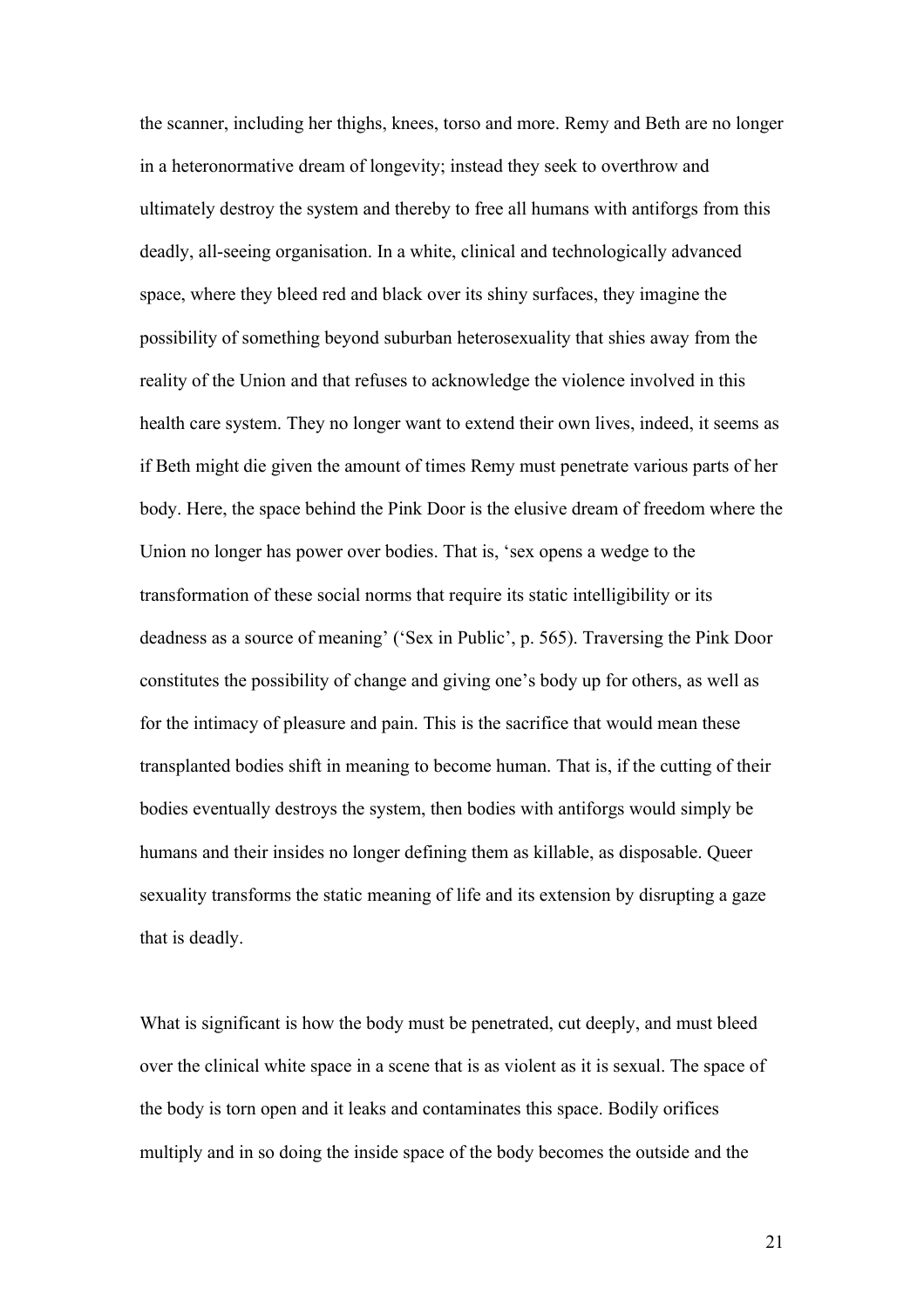outside merges with the inside. Bodies cannot be contained if the system is to be destroyed and thus the film offers an imaginary whereby bodily resistance – the visceral gore of the body leaking onto the white space of the Union – defies this desire for enhancement and endless longevity. Queer sexuality, insofar as the orifices exceed the heteronormative sexual imaginary of penile vaginal penetration, gives a moment of intimate resistance where spaces of power will be destroyed by the contaminatory fluids that release the antiforgs to blow up the system. Such a reimagining of sexuality as resistance echoes Luce Irigaray's female imaginary and how sex beyond penile penetration may produce alternative, resistant and creative epistemologies. In Irigaray's words:

But woman has sex organs more or less everywhere. She finds pleasure almost anywhere. [Women's desire] really involves a different economy more than anything else, one that upsets the linearity of a project, undermines the goalobject of a desire, diffuses the polarization toward a single pleasure, disconcerts fidelity to a single discourse…. (*This Sex Which Is Not One*, pp. 28–30)

The multiplication of sites of pleasure, the leaking of bodily fluids over the pristine surfaces of the Union, disrupts the linear narrative of certain death, of a definitive allpowerful gaze. Queer sexuality is the search for another epistemology where legal murder is disrupted and even brought to a halt.

Similar to the scene at the airport, there is a moment where these bodies are almost contained as Frank orders Jake to kill Remy. In a blood-splattering scene, Jake, loyal to his friend, kills Frank and helps blow up the head and heart of the Union. Indeed, the space behind the Pink Door is the reality that they destroy. With the room in pieces, the possibility of another world, another way of being in bodies with each other, is momentarily brought into being. Power is spatialised as behind one door, as a difficult to access but still attainable space that requires physical violence and one's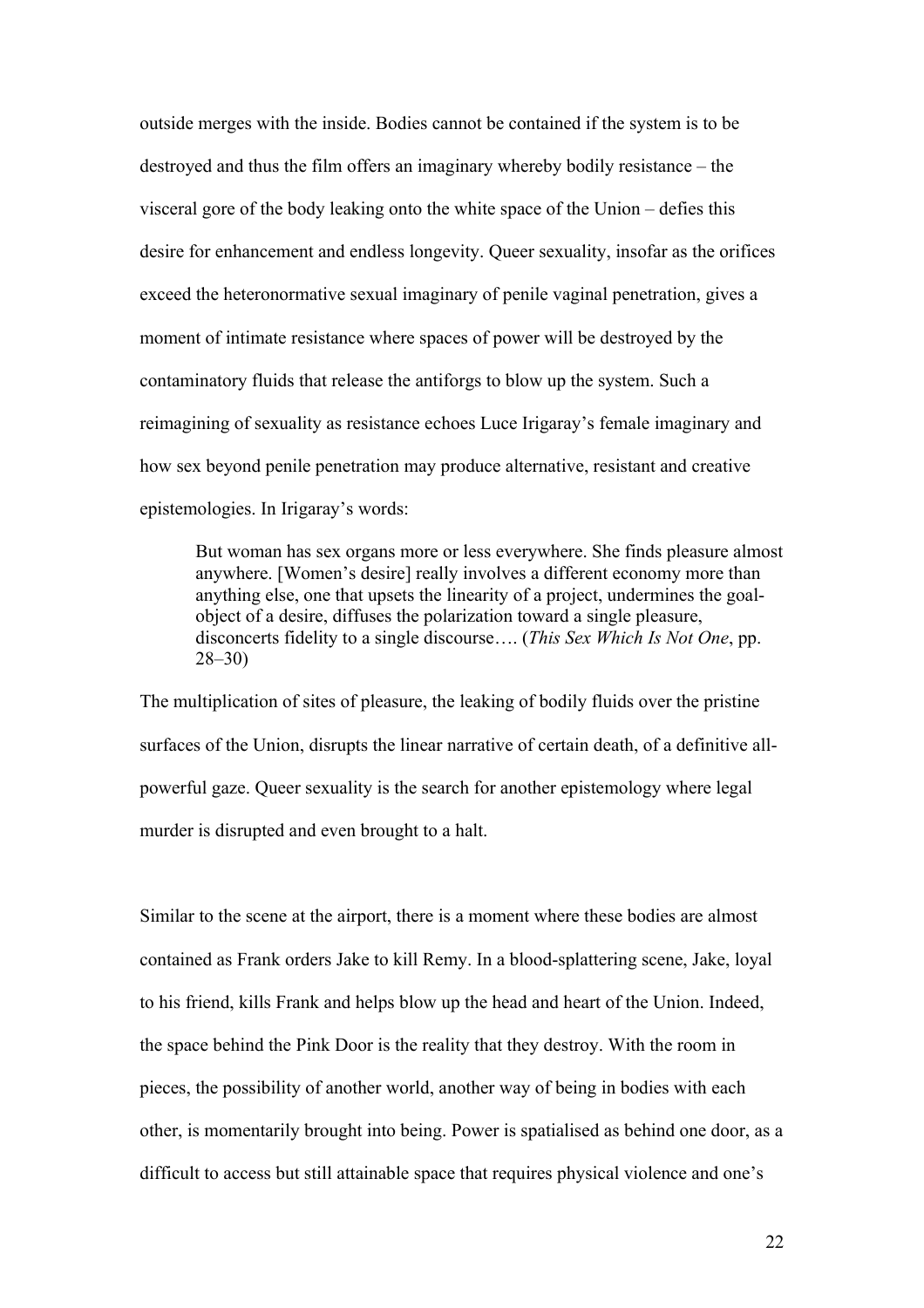own bodily sacrifice if it is to be destroyed. Power as space reiterates this idea that whilst its capacity may be all-reaching, even to the inside of our bodies, it is still in a static and visible location. Yet just as the body will not stay contained, power itself is not simply behind the Pink Door. Indeed, *Repo Men* reveals the disciplinary power of medicine as it reaches into the mind with the M.5 Neural Net. As Mbembe traces the historical ways in which sovereignty changes in the context of war, *Repo Men* reflects that '[t]echnologies of destruction have become more tactile, more anatomical and sensorial, in a context in which the choice is between life and death ('Necropolitics', p. 34). That is, technologies of care, such as transplantation, are deeply tied to the very practices that destroy life, where life is the contract that binds one's possibility of existence to the Union. The ability to resist is as elusive as the sites of power, which are spatialised as beyond any central system, particularly as Remy's thoughts on resistance are only possible because of medico-technological advances.

The dream – or illusion – of resistance is revealed to the audience through a glitch in the M.5 Neural Net, where the viewer sees Remy panic as both Jake and Beth disappear from this post-Pink-Door-Paradise. The film shifts back to *reality* where Jake has almost killed Remy, in his attempt to repossess the transplanted heart, and has now paid for his best friend to be in a comatosed state of prolonged happiness. Elsewhere I have explored happiness as an ideology that allows business to profit from the less-than-happy states in which humans may exist (suggesting that happiness itself is a myth designed to force us to buy into supposed cures).<sup>6</sup> Here, I would suggest that this late-capitalist framework points to how health care occupies the space of the mind. It is no longer simply one's viscera that are owned by the Union,

<span id="page-22-0"></span><sup>6</sup> See: Donna McCormack, 'Intimate Borders', in *Review of Education*.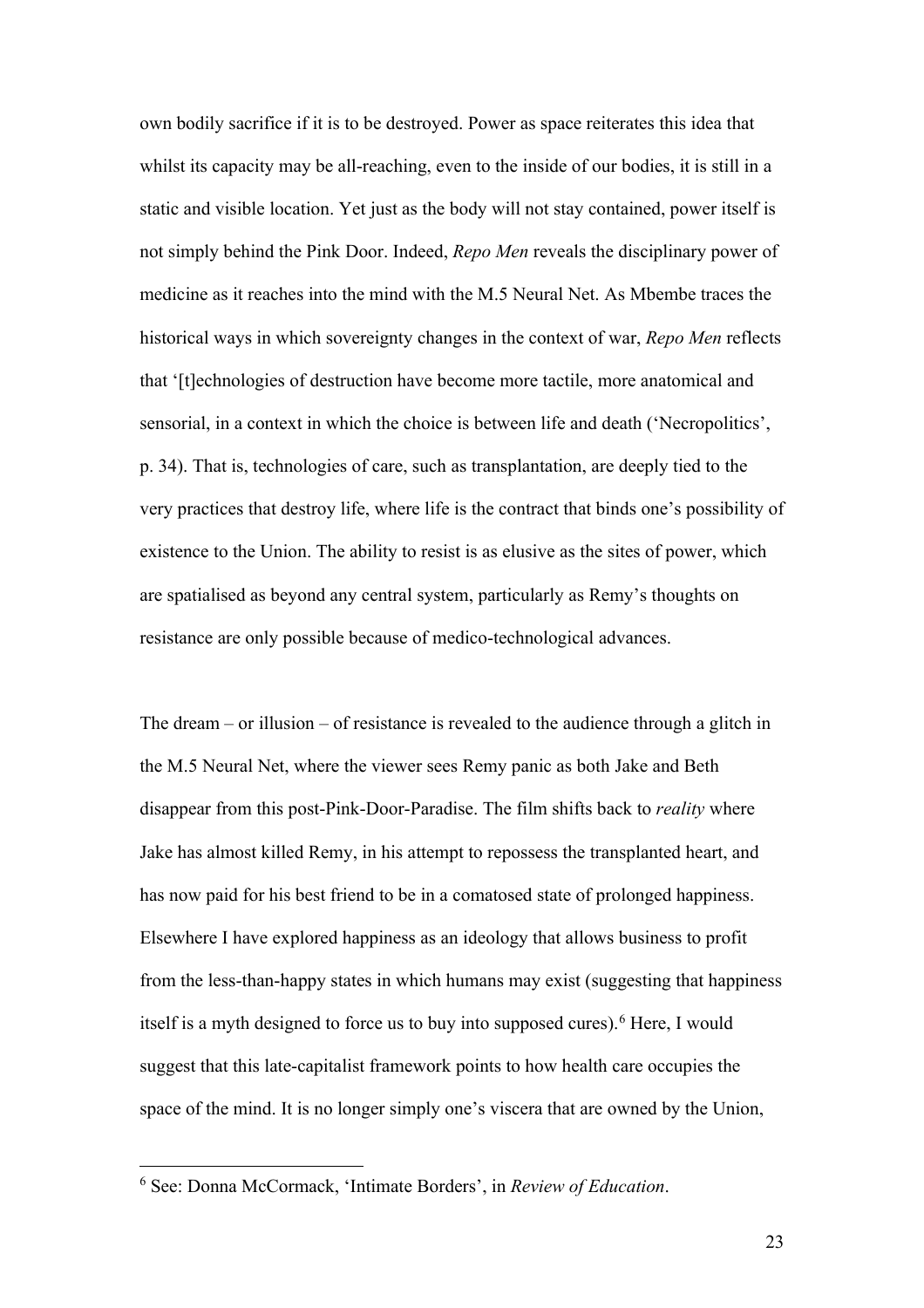but now what one thinks is provided by the Union. Remy lies there in a state similar to that described by Agamben, not alive and yet not dead, maintained only as long as Jake keeps up the payments. It is not clear what space the physical body will inhabit or how this flesh will be maintained, but the space of the inside of the body is now given over to the Union. Whilst this is not a literal organ transplant, the M.5 Neural Net is integral to a transplant imaginary where bodies – particularly through the idea of brain death – are thought to be simultaneously alive and dead. I would argue that what is significant in relation to space is that power does not reside behind a door, it is not in one room and it not one evil entity that might be known as a *system*. Instead, the M.5 Neural Net captures how power seeps into our thought processes, how it moves through and inside our bodies, and how resistance will require more than a blowing up of whatever is behind the Pink Door. If reality becomes blurred in this film and pink indicates that this is all a dream, then medical technologies are revealed to confine our bodies to a comatosed and immobile state. The topography of power, as behind the Pink Door, is blown to pieces as the body's politic is revealed to be inhabited by the M.5 Neural Net and an antiforg heart. The Union is not simply in Remy, it creates what Remy is, what Remy thinks, and thus power sits in this docile and happy body. His friend is now in-debt(ed) to the Union, and thus the Union's power continues to extend more intimately into ever more lives.

Queer sexuality was a glimpse of defiance, a refusal to live on no matter what the state of the society, but whilst power is understood as in one site then *Repo Men* shows solely disappointed delusions. Remy's docile, Union-controlled mind/body cannot move beyond the storage space and is only able to think thoughts that are emitted through the M.5 Neural Net. This shows not simply Agamben's point that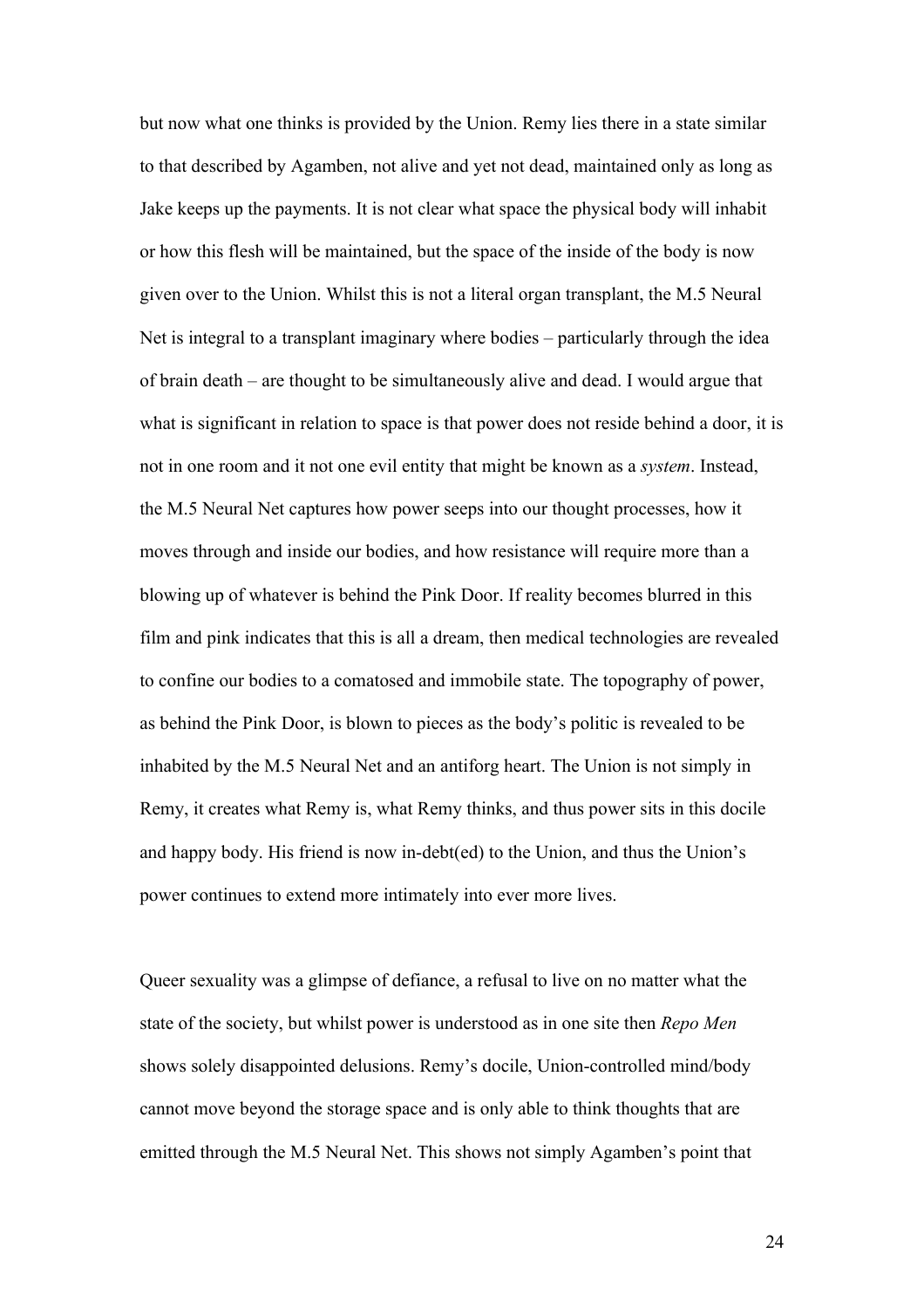biomedicine controls the biopolitical borders of life and death, or Foucault's idea that space constitutes the unequal medical relationality of client/patient and company/doctor, but more clearly hooks' argument that space has power. Thus to remove one's capacity to move through space is to confine that being to an indefinite state of a relayed gaze where power is exercised through intimacy of fleshy electrical pulses. Death will come at the hands of the Union should Jake fail to keep up the payments for the heart and M.5 Neural Net. The chain of power becomes apparent as Jake too comes to be in-debt(ed) to the medical apparatus. To be responsible is to be confined within the city's limits, as well as to give one's self over to the Union's spatialised visceral and topographical power.

### **Spatialised Bodies and Epistemologies of Transplantation**

In the hospital there is a direct action on the disease: the hospital does not only enable disease to reveal its truth to the doctor's gaze, it produces that truth. [The] role of the hospital, therefore, was not only to make the disease visible just as it is, but also finally to produce it in its hitherto enclosed and fettered truth. Its distinctive nature, its essential characteristics, and its specific development would finally be able to become reality through the effect of hospitalization. (Foucault, *Psychiatric Power*, pp. 335– 336)

Space constitutes knowledge. Following Foucault's thinking above, the hospital is a site of epistemological production where the authority of the doctor and of the discipline are facilitated by bringing the patient into this space of knowledge. That is, the medical apparatus is an embodied, epistemic-producing discipline that speaks its truth in the encounter between science, technologies and professionals and patients and the architectures of care. Diagnosis and thus the possibility of a cure are tied to the space in which knowledge is produced. The hospital is not the space where knowledge reigns, as if knowledge simply exists as a given, but rather the hospital is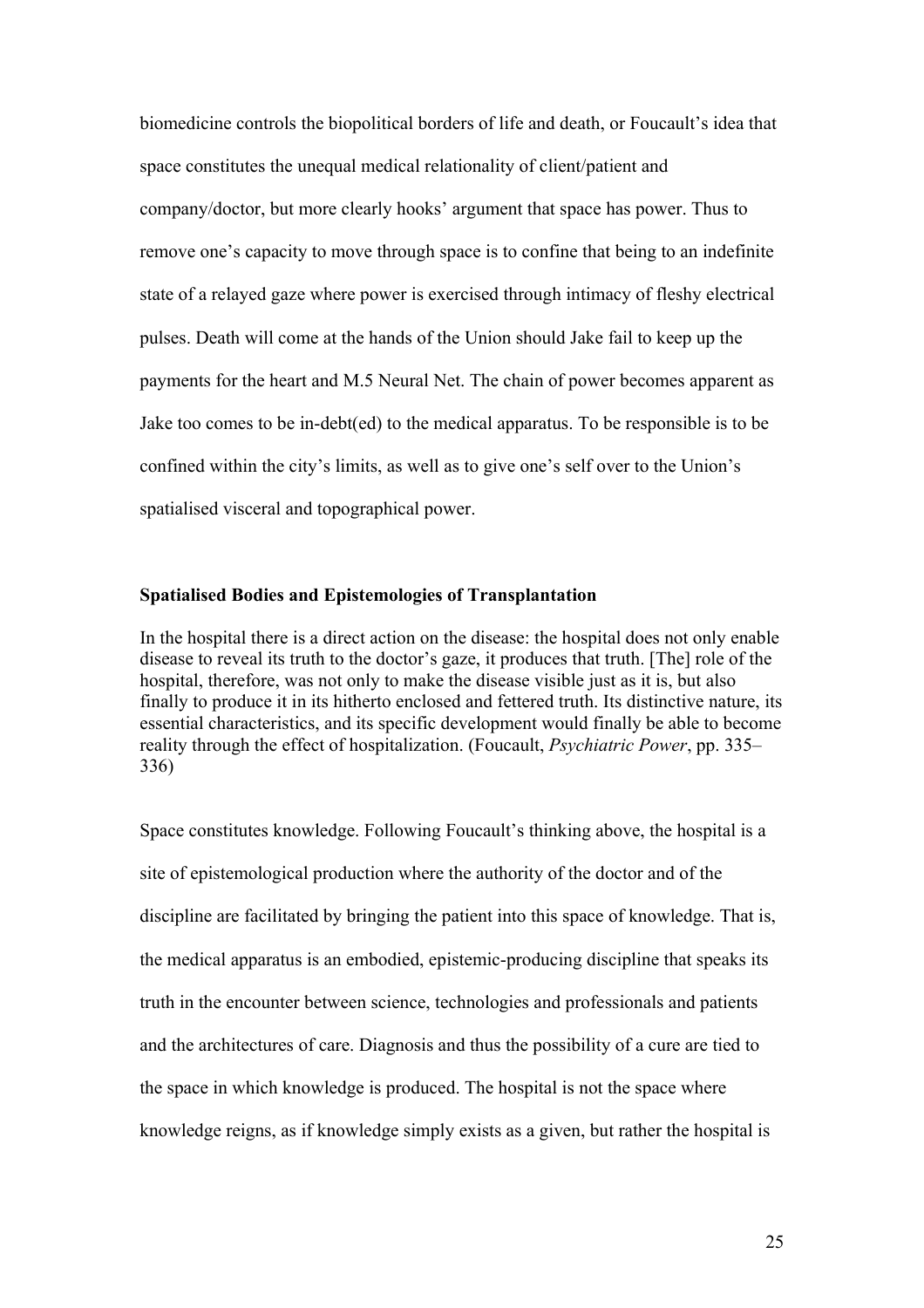where knowledge is produced as truth, as evidenced by the patient, by the testings and potentially by the treatments.

I have turned to *Repo Men* precisely because I would suggest that the film produces an epistemology of death that is central to transplant imaginaries, but often absent in analyses of transplantation, particularly the relationality between space and transplantation. The film captures the troubled relationship between transplantation as a therapy and the seeming desire to redefine death in inconclusive and not always coherent ways.[7](#page-25-0) It integrates late-capitalist methods of contractual labour with health insurance company tactics, as well as revealing how the administrating of health care opens up the possibility that life may be terminated once payments cease. Whether one interprets this vision as a thoughtful engagement with the potential 'what-ifs' of the genre science fiction, which grapples with important socio-political issues, or a ridiculously gory drama that splashes blood across our screens for pleasure and thus is easily dismissed as medical porn is not important here. What is significant is that *Repo Men* is one of many films – and other fictional texts – that engages with this relationship between space and transplantation. The health care system – the clinic, the hospital – is inseparable from the violence of killing people who cannot keep up their payments. Indeed, the health care system institutes this violence and is thereby able simultaneously to enact cure and to institute disciplinary measures: the cure is figured as transplantation, whereas death is the punishment for the lack of payments.

<span id="page-25-0"></span> $<sup>7</sup>$  For a critical engagement with the varying and changing meanings of brain death,</sup> see Margaret Lock's book *Twice Dead*.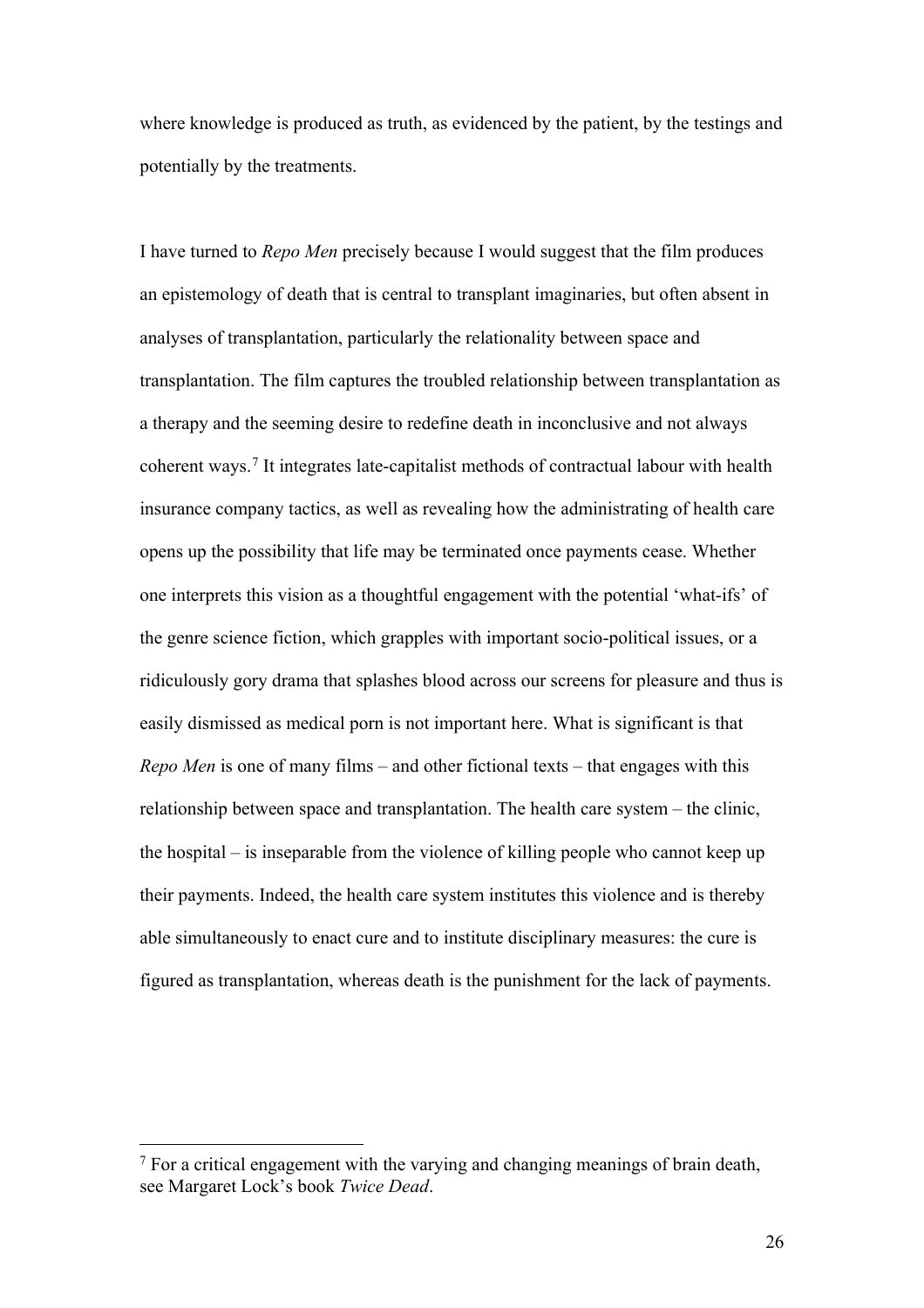My focus has been how Foucault's idea of the relayed gaze in the twenty-first century reveals how intimate viscera are monitored and in so being become the means through which mobility is constrained. The film forces the audience to address the consequences of delaying death, focusing on how parts of our bodies may become disciplined by the very structures that are supposed to care. This disciplinary apparatus is made manifest through the actions of the repo men who kill without this being murder; legal murder has been instituted in this city, simply because the person signed a contract. The topography of the city serves to immobilise transplantees, to keep them within the walls, so they may be monitored and potentially butchered should they fail to keep to the terms and conditions of the contract. This restriction on the mobility of transplantees captures on the one hand how transplantees are kept to a rhythm of medicine intake, hospital visits, medical tests and so on and on the other hand how regimes of care may also be techniques to control and monitor who moves through which spaces.

Following Agamben, my argument is that medical practitioners and medical administrators control the biopolitical borders of life and death, but further than this that the recipient's life is also contained within space. In this imaginary, organ transplantation is a means of constraining mobility. Migration is for nontransplantees, and thus only the *healthy* may move through space. As organs move out of, into and over to different bodies, *Repo Men* pauses for reflection, in the most gory and violent way, on what role the technologised hospital plays in constraining our bodies to a disciplinary regime that may care but may also do extreme forms of damage. More importantly, it shows how the body is spatialised: it literally is the geographical territory of medicine into which doctors, insurance companies, repo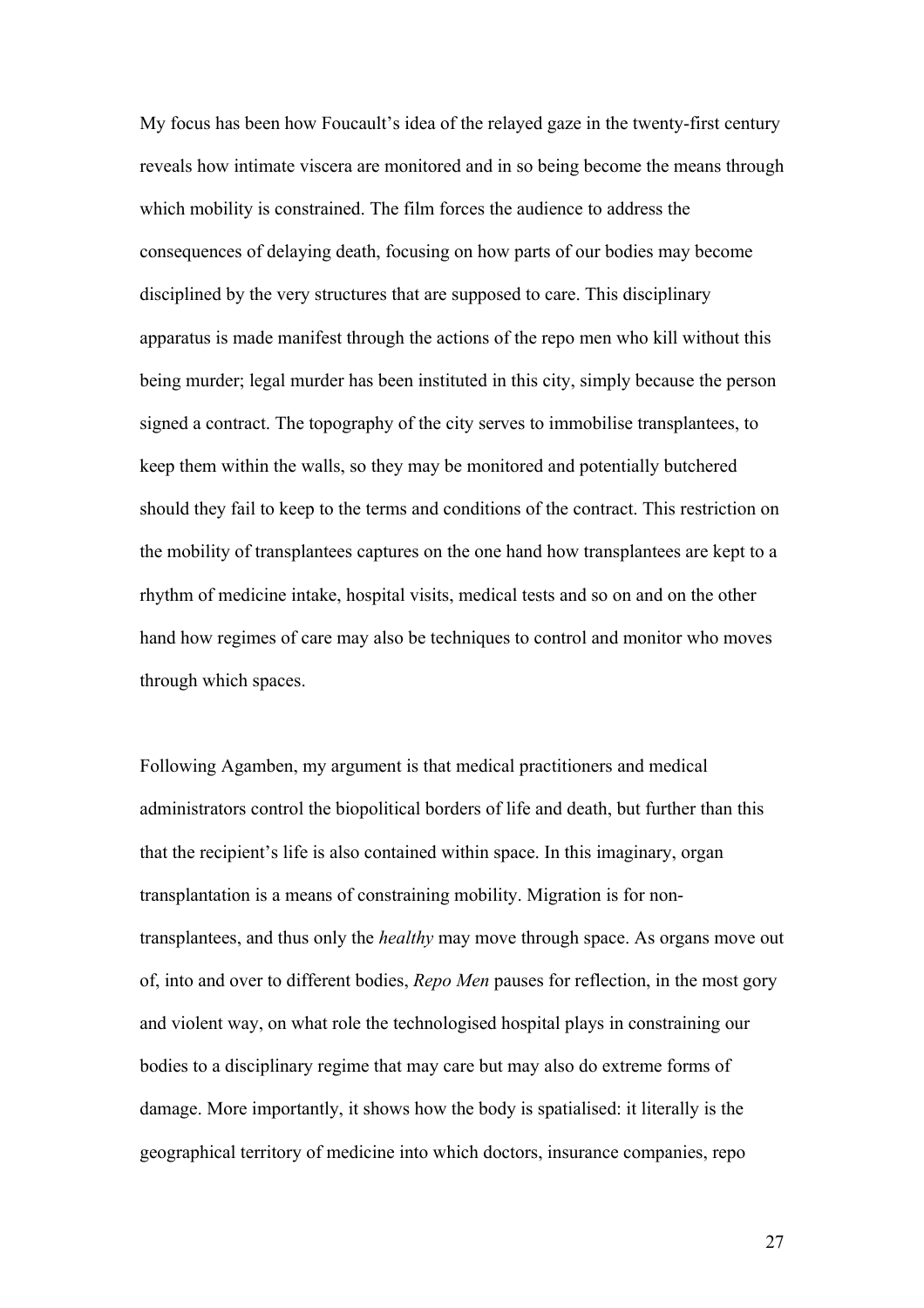men, carers, clinics enter. The body is imagined as a space being taken over not by evil or all-powerful people and companies, but precisely by those who supposedly offer the human everything they could want: to be a better, improved version of one's self and to live even longer. *Repo Men*, in its moments of queerness and bloody violence, shows resistance as futile, as a state created by the electrical pulses of the M.5 Neural Net, designed to give the person a perfect life: a comatosed one where everyone is passive, docile and happy. The topography of transplantation is the immobilised body, surveilled constantly and existing exclusively through it relationship with technology.

Speaking about her grandmother's house and her sense of belonging through this house, bell hooks states:

[My grandmother] was certain that the way we lived was shaped by objects, the way we looked at them, the way they were placed around us. She was certain that we were shaped by space. […] Her house is a place where I am learning to look at things, where I am learning how to belong in space. In rooms full of objects, crowded with things, I am learning to recognize myself. (*Belonging*, p. 121)

hooks' knowledge is intimate and matriarchal. She speaks of learning to belong through objects and her sense of being in space. When Foucault describes the hospital as constituting truth through visual practices, he insists that the architecture constitutes and confirms these epistemological methods. Mbembe calls for us to recognise the visceral, sensorial ways in which techniques of destruction are in and of our bodies. hooks reminds us that the relationality between space, being and knowledge is not simply negative, it not one of an all-powerful system controlling everything. Rather, like in *Repo Men*, space constitutes the experience of being; we do not simply come into being in space, but instead space also shapes us. In this context, transplantation cannot simply be understood as operating on bodies, rather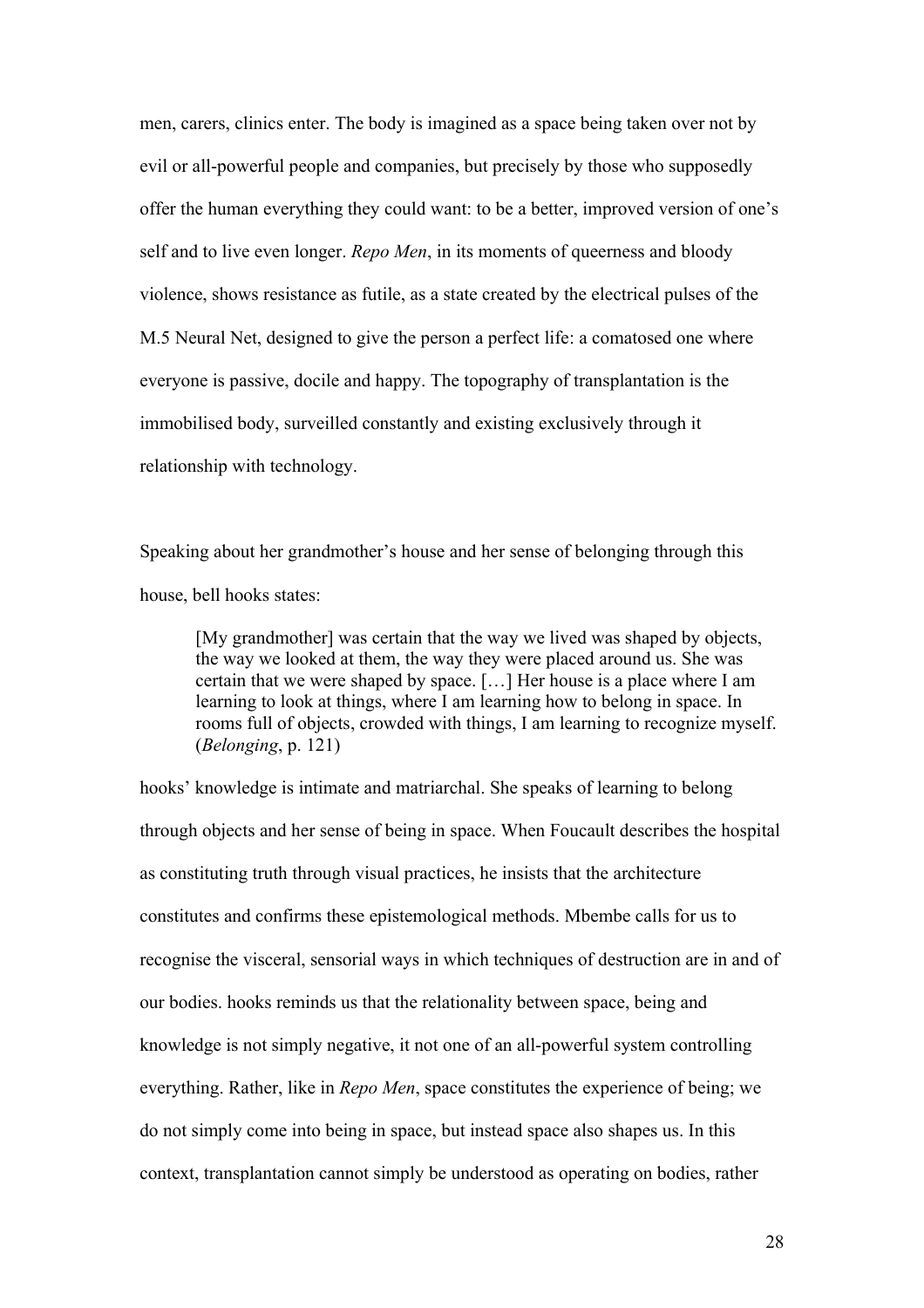what is seen is how the architecture of care constitutes the practices of health and its treatments. *Repo Men*, like Agamben, warns us that spaces of care may be where sovereign power is exercised as the right to let live or the right to kill. When murder is legalised, *Repo Men* forces us to address who is likely to benefit and who is likely to be harmed by changing definitions of death and uncertain access to health care. Rather than reaching for simple answers, the film imagines power as spatialised, as no longer the fight against one issue, one corporation, or one evil entity. Instead it is an apparatus of care to which we must give our attention. Transplantation is constituted by the topography of the technology; epistemologies of transplantation are formed through its encounter with the technological architectures of care. In this sense, how we think about space – and our rethinking of space and its constitutive role in organ transplantation – may alter our epistemologies of life and death, as well as our ethical approaches to care.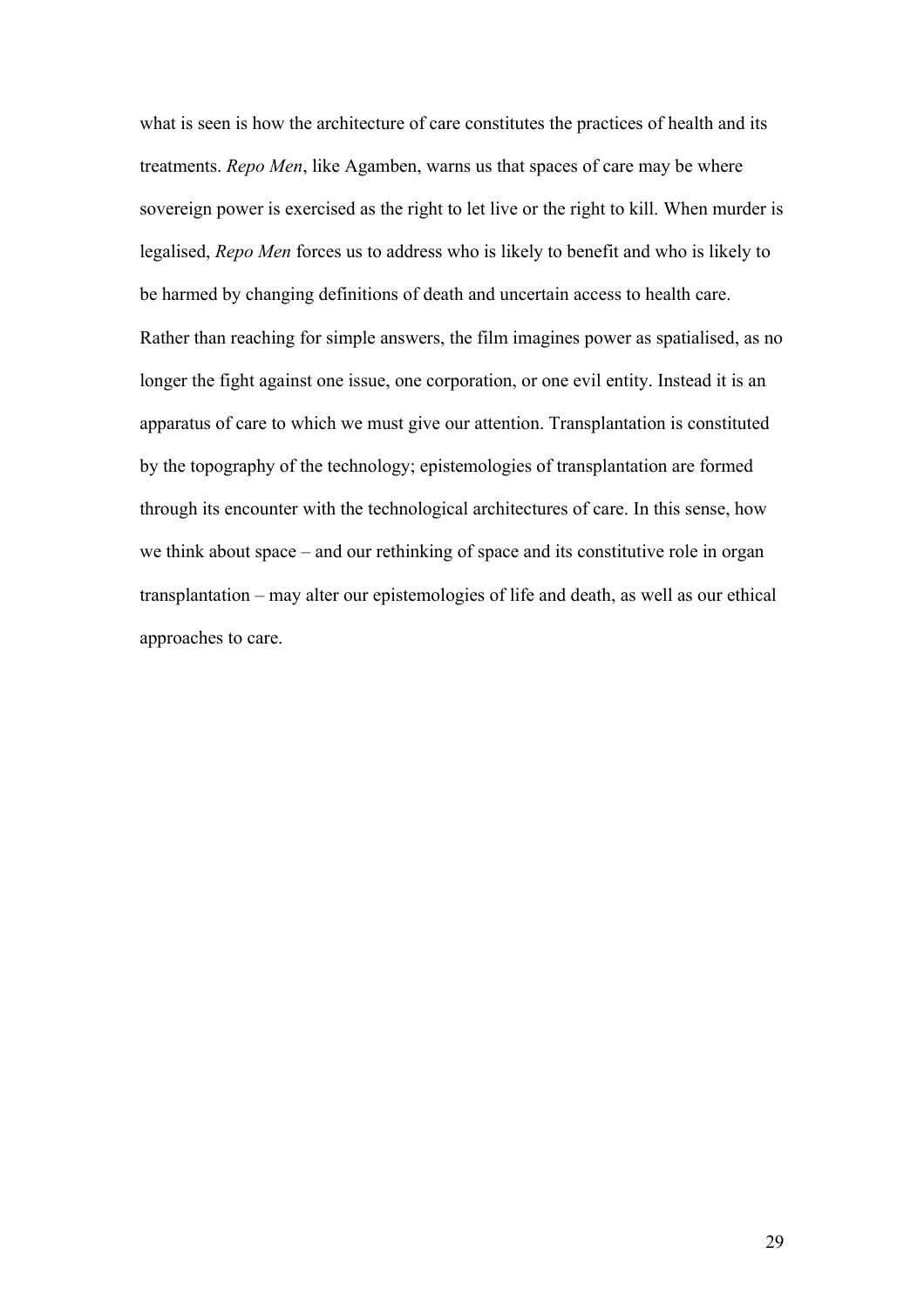## **Cited Texts**

Agamben, Giorgio (1998), *Homo Sacer: Sovereign Power and Bare Life*, translated by Daniel Heller-Roazen, Stanford: Stanford University Press.

Berlant, Lauren and Michael Warner (1998) 'Sex in Public', Critical Inquiry 24.2, pp. 547-566.

Chouinard, Vera et al. (2010), *Towards Enabling Geographies: 'Disabled' Bodies and Minds in Society and Space*, New York: Routledge.

Crowley-Matoka, Megan (2016) Domesticating Organ Transplant: Familial Sacrifice and National Aspiration in Mexico, Durham, NC: Duke University Press.

Foucault, Michel (1995 [1975]), *Discipline and Punish: The Birth of the Prison*, translated by Alan Sheridan, New York: Random House.

––––. (2006 [2003]), *Psychiatric Power: Lectures at the Collège de France, 1973– 1974*, translated by Graham Burchell, New York: Palgrave Macmillan.

Fox, Renée C. and Judith P. Swazey. 1992. *Spare Parts: Organ Replacement in American Society*. Oxford and New York: Oxford University Press.

Holmqvist, Ninni, *The Unit*, trans. by Marlaine Delargy (New York: Other Press, 2008).

hooks bell (2009) *Belonging: A Culture of Place*, New York: Routledge.

Irigaray, Luce (1985 [1977]), *This Sex Which Is Not One*, translated by Catherine Porter, New York: Cornell University Press.